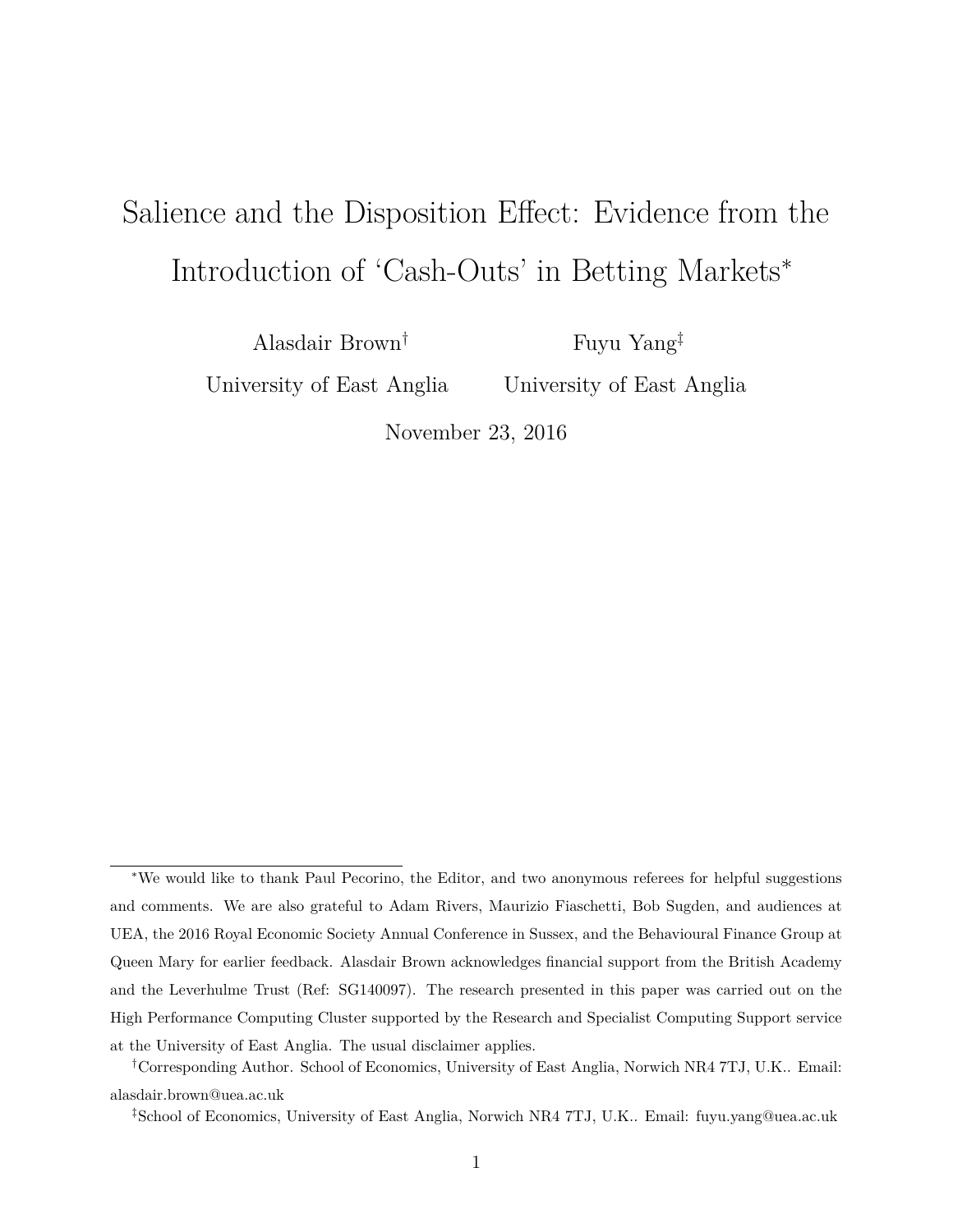#### **Abstract**

The disposition effect describes the tendency of investors to sell assets that have increased in value since purchase, and hold those that have not. We analyse the introduction of betting market 'Cash-Outs', which provide a continual update – and therefore increase the salience – of bettors' paper profits/losses on each bet. We find that the introduction of Cash-Out increased the disposition effect in this market, as punters sold their profitable bets with greater frequency than before. We do not, however, find that the disposition effect has any impact on asset prices, either before or after this intervention.

JEL Classification: G02, G12, G14

Keywords: disposition effect, salience, prospect theory, betting

#### **1 Introduction**

Investors are more likely to sell stocks that have appreciated in value since the purchase date, than stocks which have depreciated in value. This common finding has – since Shefrin and Statman (1985) – been dubbed the 'disposition effect', as investors display a 'general disposition to sell winners too early and hold losers too long'. The disposition effect is observed amongst both real-world investors (see Odean, 1998, among many others) and laboratory subjects (Weber and Camerer, 1998). In addition, there is also evidence that a similar reluctance to realize losses is an important factor in the residential property market (Genesove and Mayer, 2001).

A common explanation for this investment (or disinvestment) pattern is prospect theory (Kahneman and Tversky, 1979). The laboratory evidence that underpins prospect theory showed that subjects are risk-taking over potential losses, and risk-averse over potential gains.<sup>1</sup> Translating this idea to financial markets, this implies that investors sell their good

<sup>&</sup>lt;sup>1</sup>Tversky and Kahneman (1992) developed an extended model – cumulative prospect theory – in which subjects are risk-averse (-seeking) with regards to gains (losses) for high probability bets, and risk-seeking (-averse) with regards to gains (losses) for low probability bets. In the finance literature, Barberis and Huang (2008) use this model to explain the negative returns for stocks with positively skewed returns.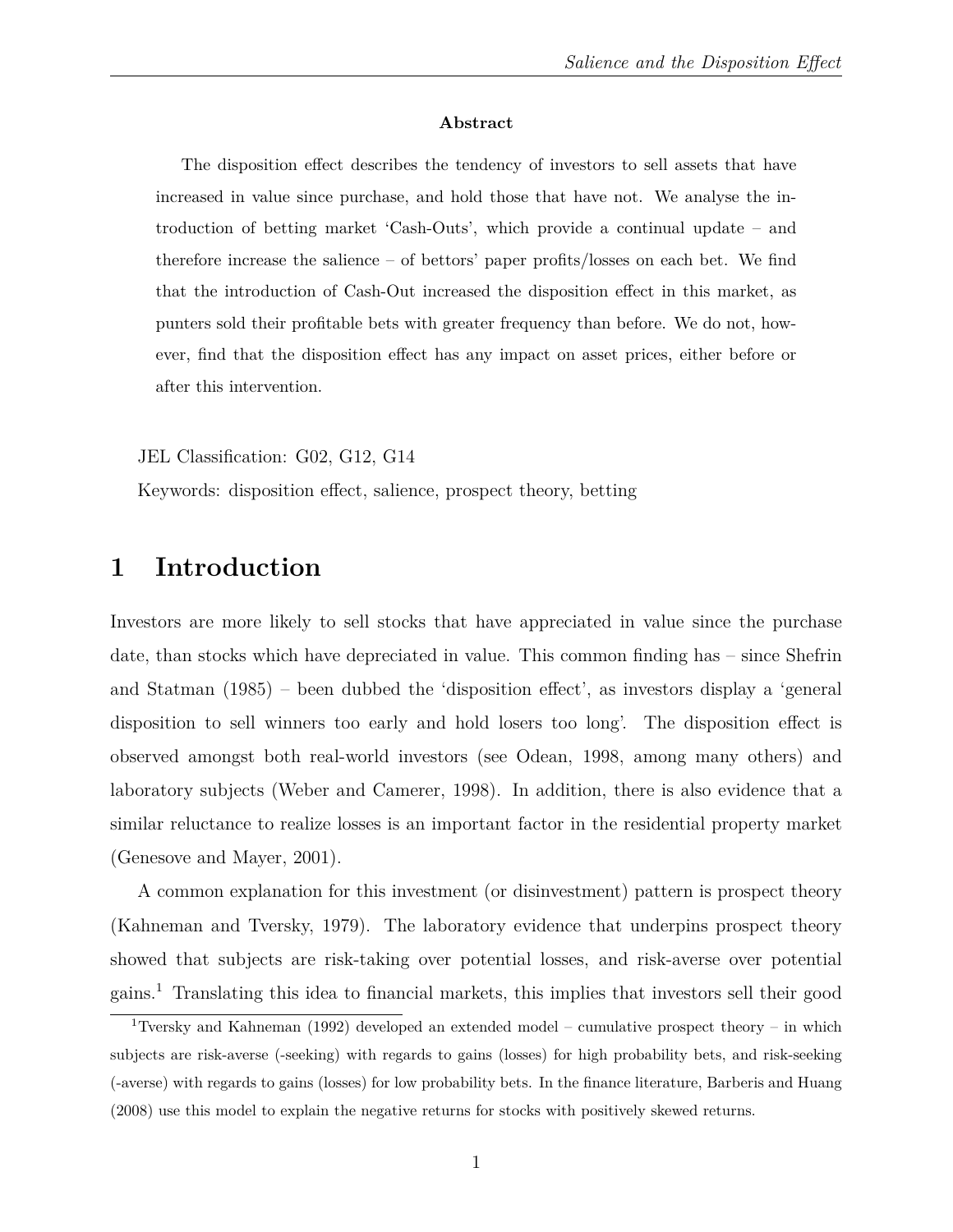performing stocks in order to avoid risk amongst their gains, and hold their poorly performing stocks in order to retain risk amongst their losses.<sup>2</sup> Barberis and Xiong  $(2009)$  show that prospect theory preferences reliably lead to a disposition effect if utility is realized when stocks are sold, but not if utility is realized annually on the basis of paper profits.

In this paper we investigate whether making certain key information more salient – in this case the profit or loss that a trader can make by unwinding their position – exacerbates the disposition effect. If traders make sell and hold decisions on the basis of where the current price is compared to their purchase price, we might expect that an increase in the saliency of the purchase price, or an increase in the saliency of their potential profits or losses, may increase the tendency to sell winners and hold losers.

We study 6 seasons of soccer betting – from August 2008 to May 2014 – on Betfair, a U.K. betting exchange, to find out. In February 2011, Betfair introduced a new 'Cash-Out' facility. This involved the introduction of a prominent yellow display, placed centrally in the browser interface, indicating the profit or loss that a bettor could expect to make if they unwound their earlier bet at currently quoted prices. A button accompanied this display which, if pressed, unwound the punter's position. This change to the market design represents a 'natural experiment' on the impact of salience on the disposition effect. Prior to the introduction of Cash-Out, punters would have had to independently recall their previous trading price, and then, on their own, calculate the profit or loss that would result from an exit from their position, and then decide whether or not to trade.

Although we do not have account-level data, we do find that prior to the introduction of Cash-Out there were trading patterns consistent with a pronounced disposition effect in this market. The frequency of sell market orders was 68.1% higher if a bet was trading, inplay, at a higher price than its pre-match average, compared to if the bet was trading at a lower price than its pre-match average. What is more, the introduction of Cash-Out in February 2011 – which increased the salience of the profits/losses that would be accrued by closing

<sup>2</sup>Ben-David and Hirshleifer (2012) argue that the trading pattern is also consistent with biased investor beliefs combined with overconfidence. The idea is that investors are more likely to sell their winners because they believe that their private information is now reflected in the price, yet hold their losing stocks as they are (overconfidently) waiting for the market to come around to their way of thinking. Our tests do not allow us to distinguish between preference-based and belief-based explanations for the disposition effect.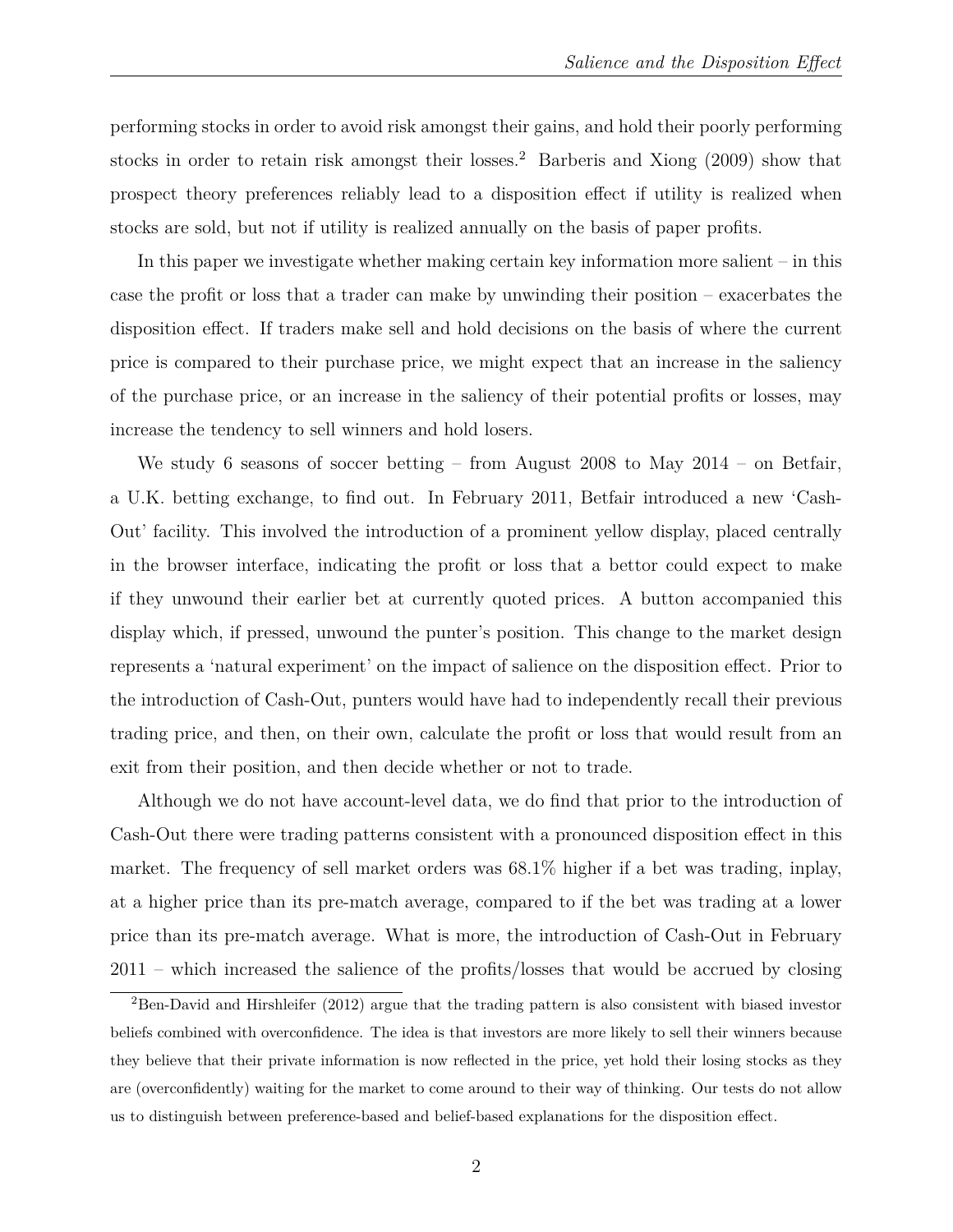out the position – exacerbated this disposition effect. After this change in market design, punters were a further 4.2% more likely to sell a bet trading at a profit than a bet trading at a loss. In short, we find that the salience of the profits or losses on the table has a significant impact on the magnitude of the disposition effect.

Recent papers have shown that there is not a jump in the probability of the sale of a stock when profits exceed zero (see Ben-David and Hirshleifer, 2012, and An and Argyle, 2015). Instead, there is a V-shaped trading pattern, with infrequent sales at small profits or losses, but frequent sales at large profits or losses. In particular, investors are highly likely to sell stocks that have reaped large profits. This pattern of trading casts doubt on the prospect theory explanation, as prospect theory would imply a jump in the sale probability, around 0, as a stock drifts into profit.<sup>3</sup> We also find a V-shaped trading pattern in our data, with pronounced selling when prices are much higher or lower than their pre-match level. Furthermore, we find that Cash-Out – and the resultant increase in profit/loss salience – amplified this trading pattern.

In this paper we also examine whether short-sellers exhibit a disposition effect. With the exception of von Beschwitz and Massa (2015), there has been little evidence on whether short-sellers trade with the same bias. On the exchange, bettors can short or bet against an outcome prior to matches. To examine the disposition effect for short-sellers, we can then compare the frequency of inplay buy orders for instances when the bet is trading below its pre-match price (and is, to the short-seller, a winner), with the frequency of buy orders when the bet is trading above its pre-match price (and is, to the short-seller, a loser). To our surprise, we find trading patterns consistent with a reverse disposition effect for these types of bets. Punters were more likely to buy back the bet if trading at a loss than if it was trading at a gain; in other words, it would appear that they were risk-averse over losses and risk-taking over gains. Having said that, the introduction of Cash-Out induced a more traditional disposition effect, and short-sellers began to unwind their winners with greater frequency when the saliency of their profits and losses increased.

<sup>&</sup>lt;sup>3</sup>The prospect theory explanation for the disposition effect has also come under attack from the theoretical side. Hens and Vlcek (2011) show that the prospect theory preferences necessary to generate the disposition effect would, for experimentally-estimated parameters, fail to lead to buying of stocks in the first place.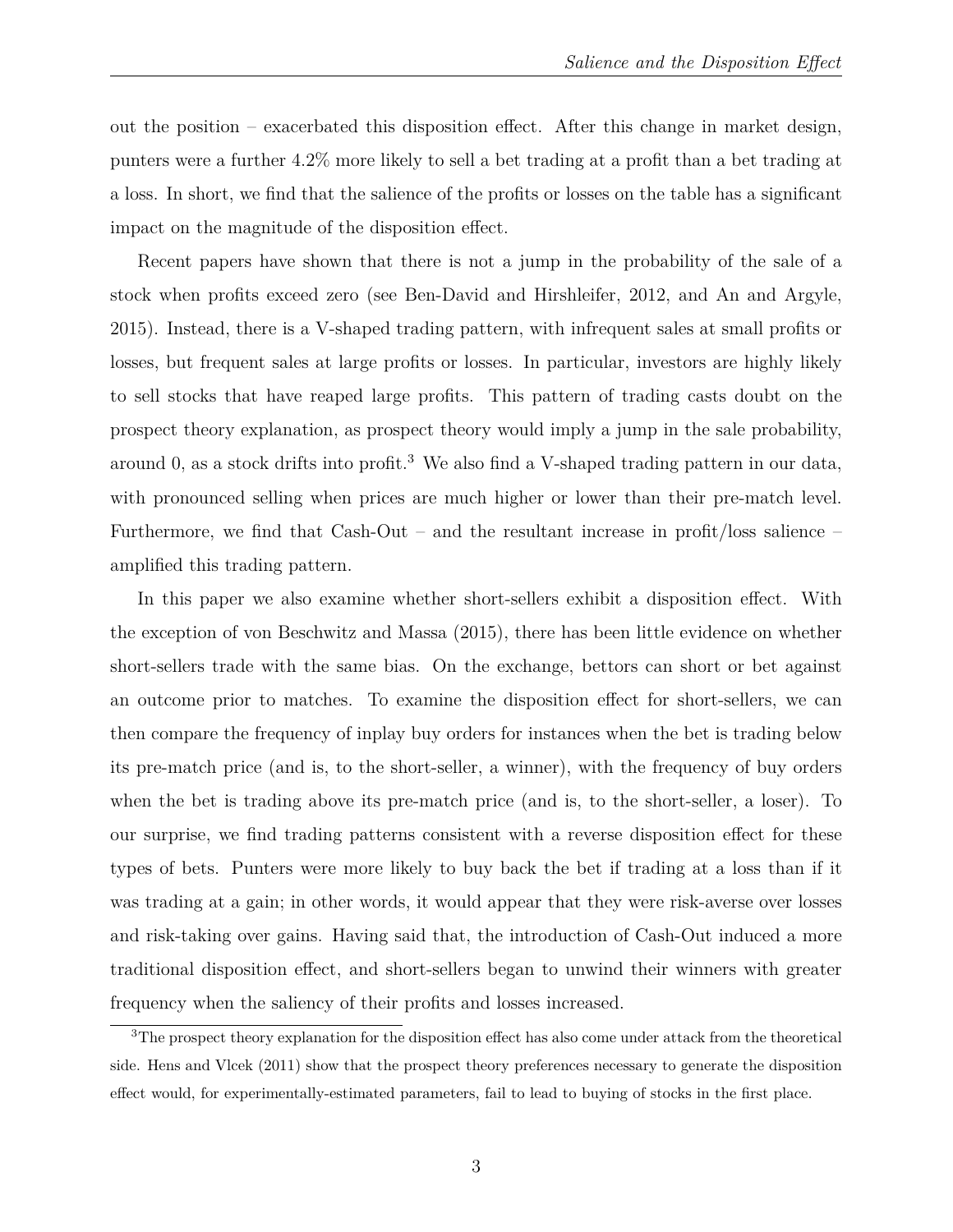This paper contributes to a vast literature on the disposition effect. Part of the academic interest in this behaviour is due to the perception that the disposition effect is harmful to trading performance, and may even have a distortionary effect on asset prices. If traders sell those stocks that have performed well, and hold those that have performed badly, then they are likely to miss out on the momentum that has been found in stock returns (Jegadeesh and Titman, 1993). Furthermore, others argue that the disposition effect in fact causes momentum (and also the post-earnings announcement drift), as selling pressure after a stock price rise prevents prices from fully revealing good news (see Grinblatt and Han, 2005, and Frazzini, 2006). Recently, An  $(2016)$  documents that the extreme winners and losers – i.e. those stocks that are sold in a V-shaped trading pattern  $-$  go on to earn abnormal returns, suggesting that the V-shaped disposition effect distorts prices. However, momentum can exist independent of the disposition effect. Indeed, Birru (2015) shows that the magnitude of the disposition effect is small relative to stock price momentum, and that momentum is still observed for stocks where there is little or no disposition effect trading.

Our setting allows us to evaluate the effect of the disposition effect on mispricing. Part of the problem with identifying momentum or reversal in stock returns is the sensitivity of the calculations to the horizon chosen. Momentum may be observed over certain horizons (e.g. 1 year), but a reverse contrarian strategy may perform better over a different, perhaps longer, horizon (De Bondt and Thaler, 1985, and Fama, 1998). In our setting, the horizon is less important, as we observe fundamentals at the end of each match. If the disposition effect leads to poor trading performance, or indeed causes mispricing, we may expect to see bets that are trading above their pre-match level win more often than their price implies. This is because bettors with the disposition effect will sell off their winning positions too early, and too cheaply. However, in our data set of 2,143 soccer matches, we find no evidence that the disposition effect has a distortionary impact on prices. This result applies both to the standard disposition effect, and the V-shaped refinement. Furthermore, even when the disposition effect is amplified by the increase in salience created by the introduction of Cash-Out, there is still no significant effect on asset prices.

However, the obvious question of external validity still hangs over our results. To what extent can results in betting markets be extrapolated to larger scale financial markets, where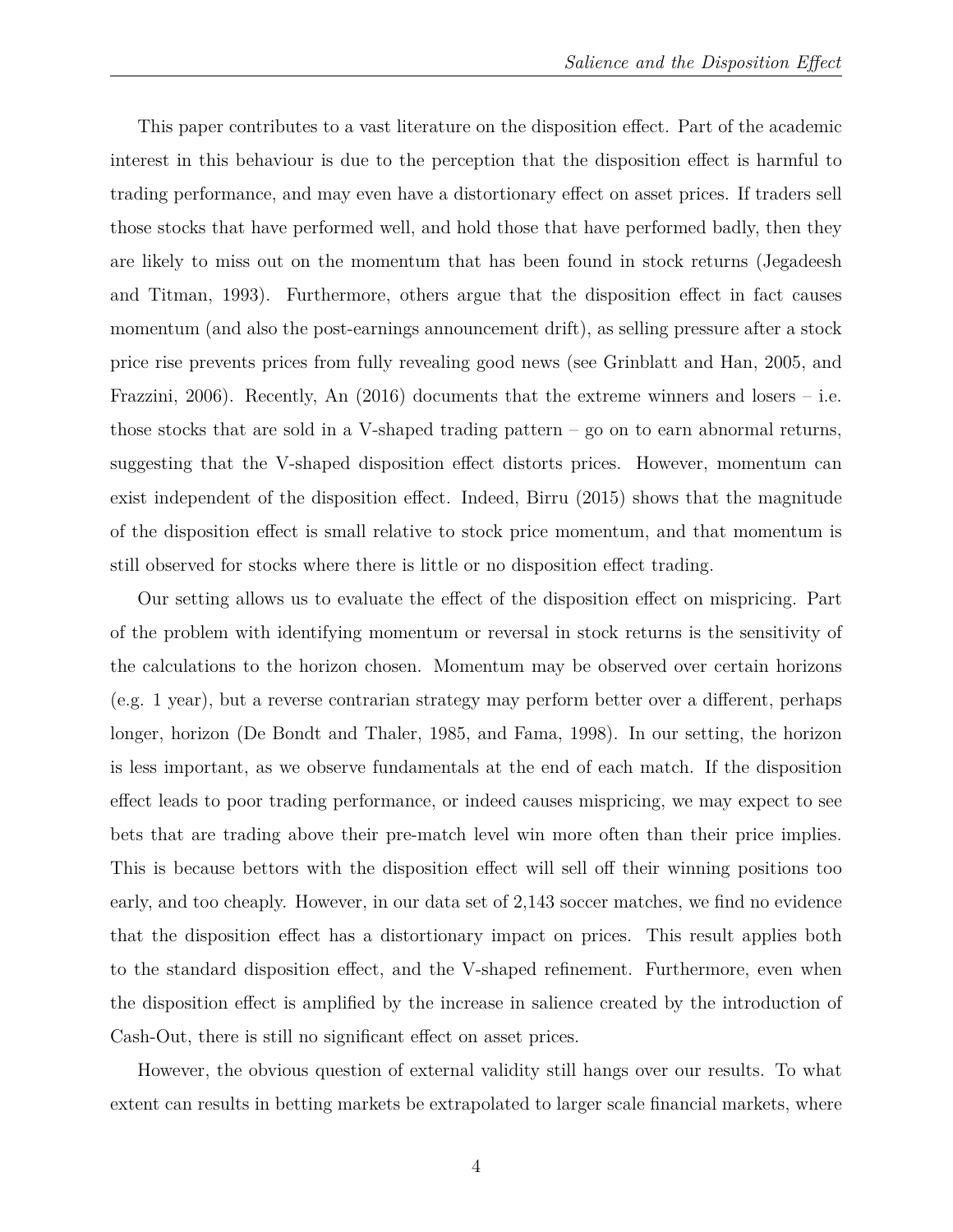experience and incentives may lessen the impact of paper profit salience? It is true that the disposition effect is less pronounced amongst professional traders (Da Costa *et al.*, 2013). However, there is evidence to suggest that behaviour in betting markets is not totally removed from financial market behaviour. For example, Kuo *et al.* (2015) argue that investment in stocks and lotteries are to some extent substitutes, as volume in lottery-like stocks decreases when there is a jackpot roll-over. In addition, Kumar (2009) shows that state lotteries and lottery-like stocks attract very similar individuals. And the depth of trading on Betfair, and therefore the disciplining effects of this market, may be greater than some think. For example, 8.8 billion GBP is wagered during the 2,143 matches we study.

Many authors have used betting markets in order to study market efficiency (and related questions), including Ali (1977), Snowberg and Wolfers (2010) and Brown and Yang (2014). To our knowledge, the only paper to use betting/prediction markets to study the disposition effect is Hartzmark and Solomon (2012), who looked at National Football League (NFL) betting on Tradesports. One possible reason why the literature has not pursued this angle much before, is that, historically, bets were typically held until maturity (i.e. until the end of the sporting event). The development of inplay betting – studied both by ourselves and Hartzmark and Solomon – allows bettors to trade in and out of positions in a way not seen in the past, and – because fundamentals are revealed for betting assets – allows for a consideration of the impact of the disposition effect on asset prices. Hartzmark and Solomon find, in contrast to us, that the disposition effect amongst bettors has a distortionary impact on asset prices, as 'prices are too low when teams are ahead and too high when teams are behind'. We not only report different results to Hartzmark and Solomon, but also explore the effect of salience on the magnitude of the disposition effect, and any resultant impact of this salience on asset prices.

In attempting to tie the magnitude of the disposition effect to the salience of a trader's paper profits, our work is perhaps closest in spirit and aims to Frydman and Rangel (2014). Frydman and Rangel conducted a lab experiment to examine whether alterations to the salience of the subject's purchase price had an effect on the magnitude of the disposition effect. They found, as we do, that increased salience leads to a more pronounced disposition effect. In addition, they found that doing away with information on a subject's purchase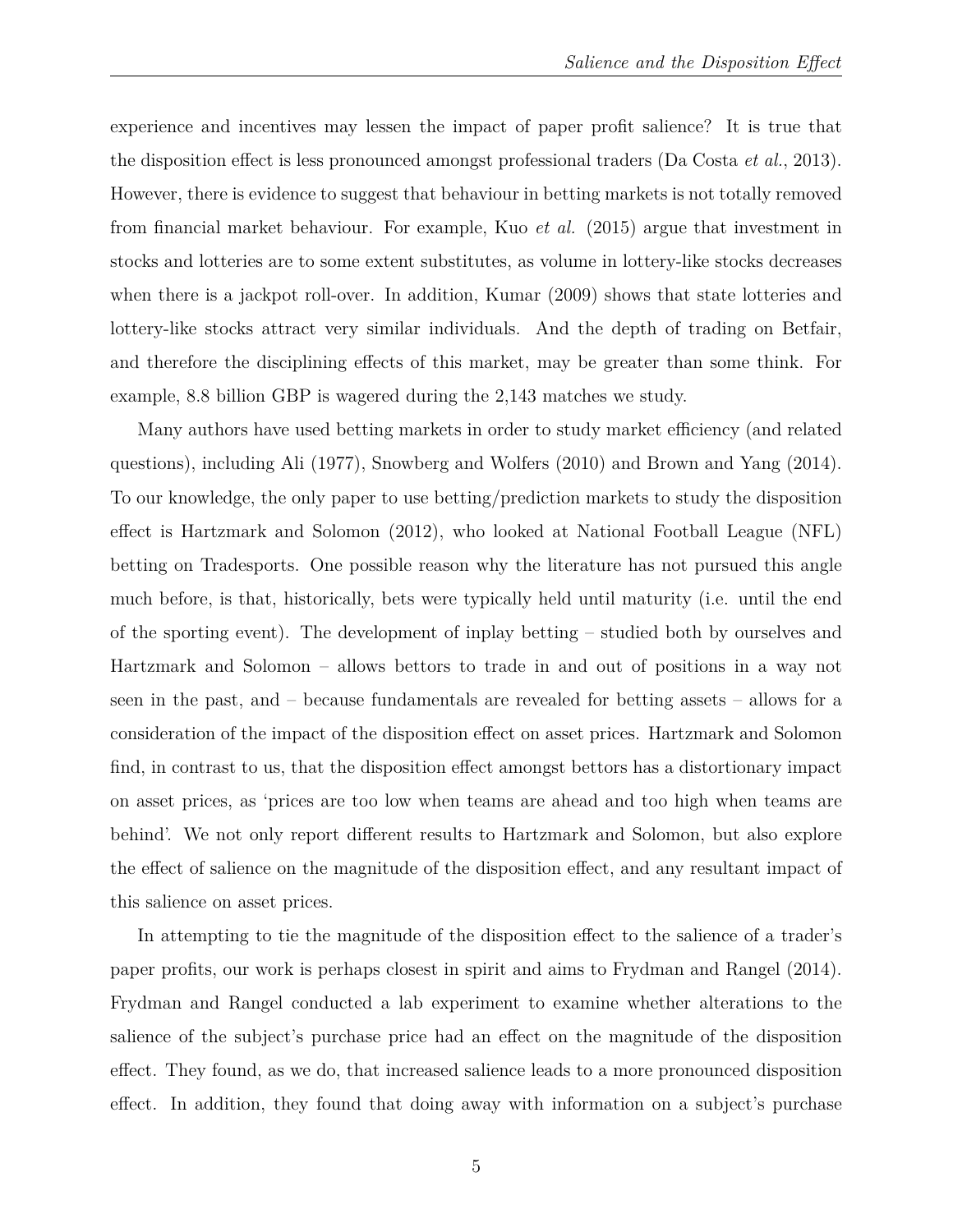price does not eliminate the disposition effect. (We find the same result, as the disposition effect seems to have been present before Cash-Out). While we trail that experimental paper in terms of internal validity (though we explore a range of confounding explanations for our results in Section 3), we exploit the greater external validity of our natural setting. It is important to consider the disposition effect in a natural environment, as there is evidence that anomalous behaviour declines with experience (e.g. Loomes *et al*, 2003, List, 2003), and that professionals – of which there may be some in this betting market – are less likely to exhibit the disposition effect than non-professionals (see Dhar and Zhu, 2006, and Da Costa *et al.*, 2013). In addition to replicating Frydman and Rangel's results outside the lab, we also explore the disposition effect amongst short-sellers (and how these short-sellers respond to the salience treatment), and, more generally, test whether the disposition effect has an impact on asset prices.

Our paper also illustrates how a supposed behavioural bias – namely the disposition effect – can interact with limited attention in asset markets. (Evidence of the effect of limited attention on asset prices can be found in DellaVigna and Pollet (2009) and Hirshleifer *et al.* (2009) for financial markets, and Brown (2014, 2015) and Brown and Yang (2016) for betting markets). One of the reasons why salience may have an impact on the magnitude of the disposition effect is because investors/bettors have limited capacity to receive, process, and act upon information. The introduction of Cash-Out circumvents some of these limitations: bettors no longer have to manually evaluate the current prices of bets relative to the price at which they bought. The value of their position is updated and displayed continuously, and can be unwound at the press of a button. Our evidence suggests that the greater salience created by Cash-Out – which also mitigated bettors' limited attention – led to an even more pronounced tendency to close winning positions and hold losing positions.

This brings us to the implications of our results. There is, it would appear, potential to reduce the extent of the disposition effect in asset markets by altering the salience of an investor's current position. While Cash-Out increased this salience, attempts could be made to reduce this salience, or shroud such information, if a market designer or regulator so wished. It should be said, however, that such an approach is unlikely to eliminate the disposition effect, as the effect arose in our setting even without any running information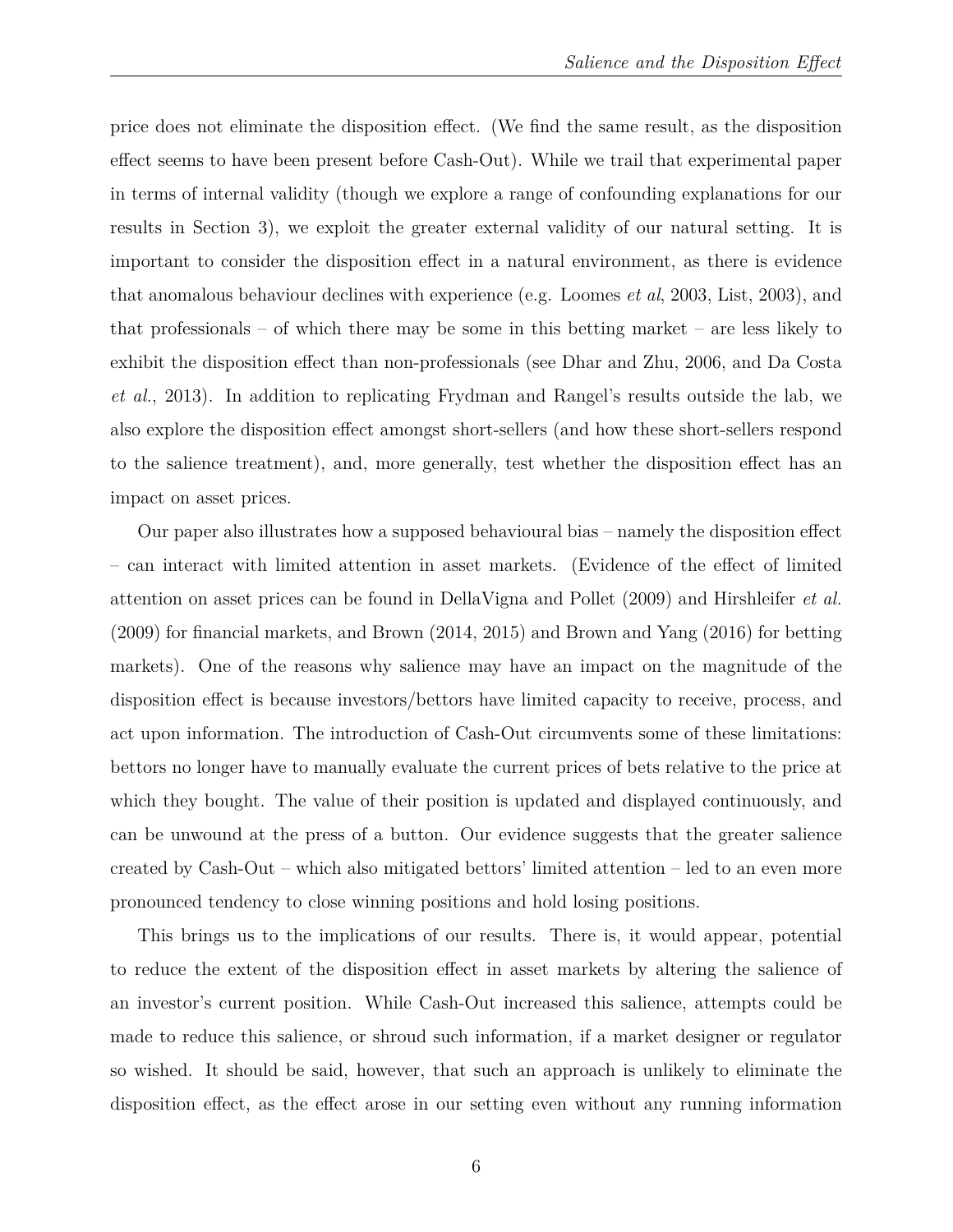on a bettor's position. More importantly, our results also suggest that the disposition effect neither harms the trader who exhibits it (through poor performance), nor has an impact on aggregate market prices. Therefore, unless there are pronounced tax reasons for not exhibiting the disposition effect (realized losses can often be used to reduce tax liabilities from profits elsewhere in the portfolio), there is arguably little reason to interfere with its prevalence.

The rest of this paper is structured as follows. In Section 2 we describe the Betfair betting exchange, the specifics of Cash-Out, and our data. Section 3 contains the analysis. Section 4 concludes.

#### **2 Data**

The setting for our study is Betfair, the world's largest betting exchange, founded in the U.K. in the year 2000. Betting exchanges operate in a different fashion to traditional bookmakers, in that they take no positions themselves, but instead facilitate the trading of bets by others.<sup>4</sup> In this sense, they operate in a very similar way to financial exchanges. Bettors can provide quotes (using limit orders), or execute at quotes provided by other bettors (using market orders). The exchange format also allows punters to bet on outcomes (via back bets), or bet against outcomes (via lay bets). Betting on an outcome is equivalent to buying a betting asset, and betting against an outcome is equivalent to (short-)selling a betting asset. Trading on these exchanges takes place in the days and hours before a match (pre-match), and during the match itself (inplay).

In February 2011, Betfair launched Cash-Out on the exchange.<sup>5</sup> This provided bettors with a continual update of the profit, or loss, that they would make if they unwound their bet at that moment. The calculation is based on current quotes provided by other bettors. Therefore, if a punter had placed a bet on a team to win before the game (i.e. bought the betting asset), and the team was now leading 3-0, for example, during the match, Cash-Out would indicate that a potential profit was available if they were to now lay (i.e. sell) the

<sup>&</sup>lt;sup>4</sup>In recent years, Betfair have also entered the bookmaker market, via their 'Sportsbook', but this market is separate from the exchange that we study.

<sup>5</sup>Similar Cash-Out features have since been aped by almost all of the major bookmakers.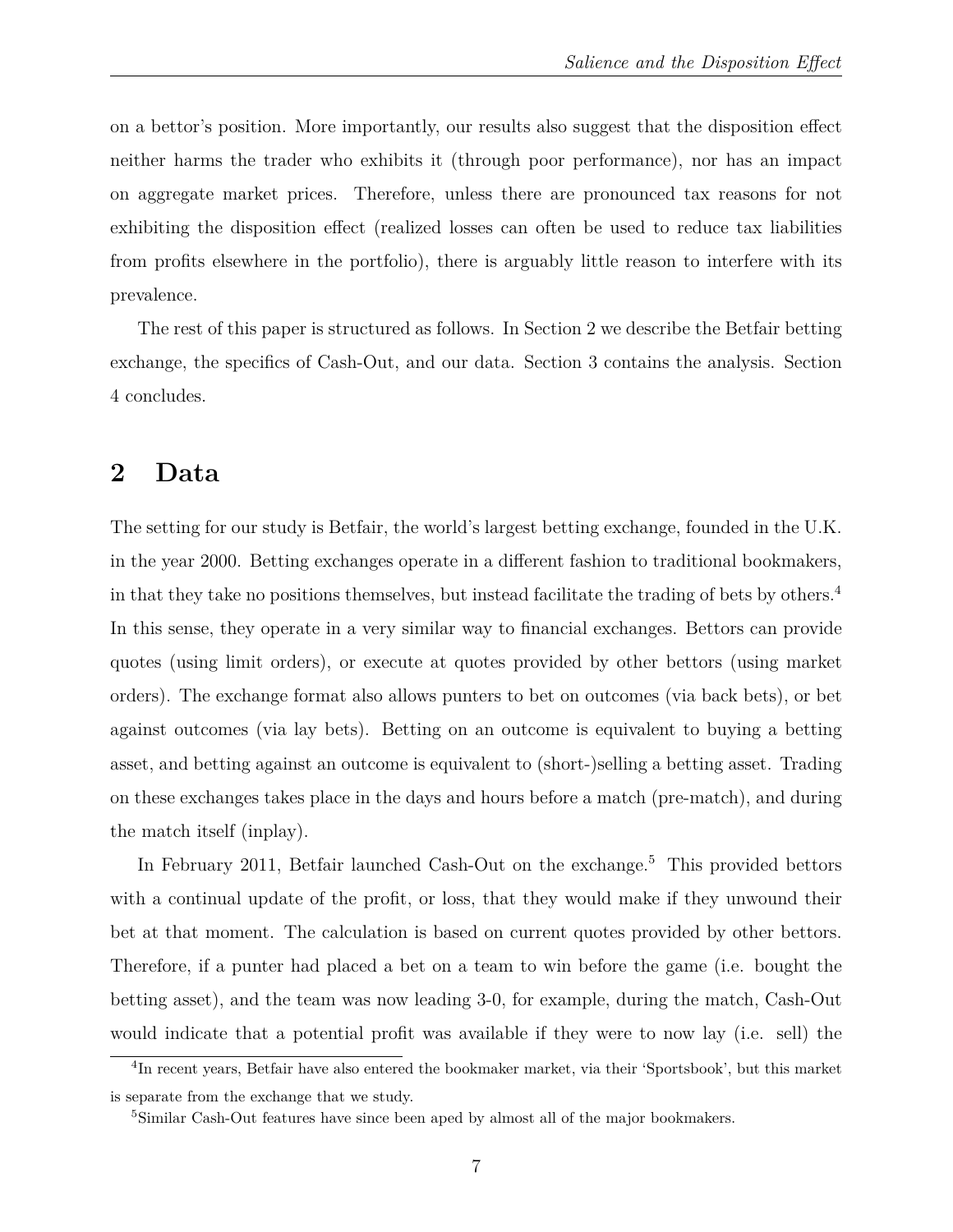bet. If, on the other hand, the team was losing 3-0, and the price of this bet had declined since the pre-match period, Cash-Out would reveal the magnitude of the loss that they could immediately incur in order to close the position. Prior to Cash-Out, bettors could of course close out their positions, but there was no indication on the exchange of the profit or loss that they would make, or of the precise volume that they would need to trade in order to fully hedge their earlier bet.

To get an idea of the nature of Cash-Out, see Figure 1. This is a screenshot of the Betfair exchange for a match between Swansea City and Manchester City on the 17th May 2015. Prior to the match, a 5 GBP bet on Swansea City to win was placed at odds of 4.9. (Odds on Betfair include the stake, and therefore such a bet returns 3.9 GBP for every 1 GBP staked). These odds imply a win probability (or price) – assuming prices are set so as to break even – of 1*/*4*.*9 = 0*.*204. If this bet is held until the end of the match, and Swansea win, 19.50 GBP will be returned in addition to the 5 GBP stake. If Swansea do not win, the stake is lost. The bettor, of course, has the option to close out the position before the end of the match. The Cash-Out feature – displayed prominently in the centre of the screen near the top – indicates that the bettor can sell their bet at a current profit of 8 pence. This is because Swansea City's prospects have marginally improved, and the lay (sell) odds are now 4.8. (The bettor would actually have to execute part of their bet at odds of 4.9, as only 2 GBP is quoted at 4.8). Odds of 4.8 imply a win probability (or price) of 0.208. Prior to the introduction of Cash-Out, the appearance of the exchange was exactly the same, but the Cash-Out bar – and the information on the bettor's current paper profits/losses – was absent.<sup>6</sup>

To study the impact of the increased salience created by the introduction of Cash-Out, we collected data from Fracoft, a third-party provider of Betfair limit order book data. This data include second-by-second observations of the best back (buy) and lay (sell) quotes, and associated volumes with each quote. In addition, this data include the last matched price and total matched volume, measured each second. We obtained the full Fracsoft database for the English Premier League seasons 2008/9 through 2013/14. This includes 2,143 matches out of a possible total of 2,280 (there are 380 matches per season). The remaining matches

 $6$ Since its introduction, bettors are able to opt-out of Cash-Out – and have it removed from their browser display – but its presence is the default option.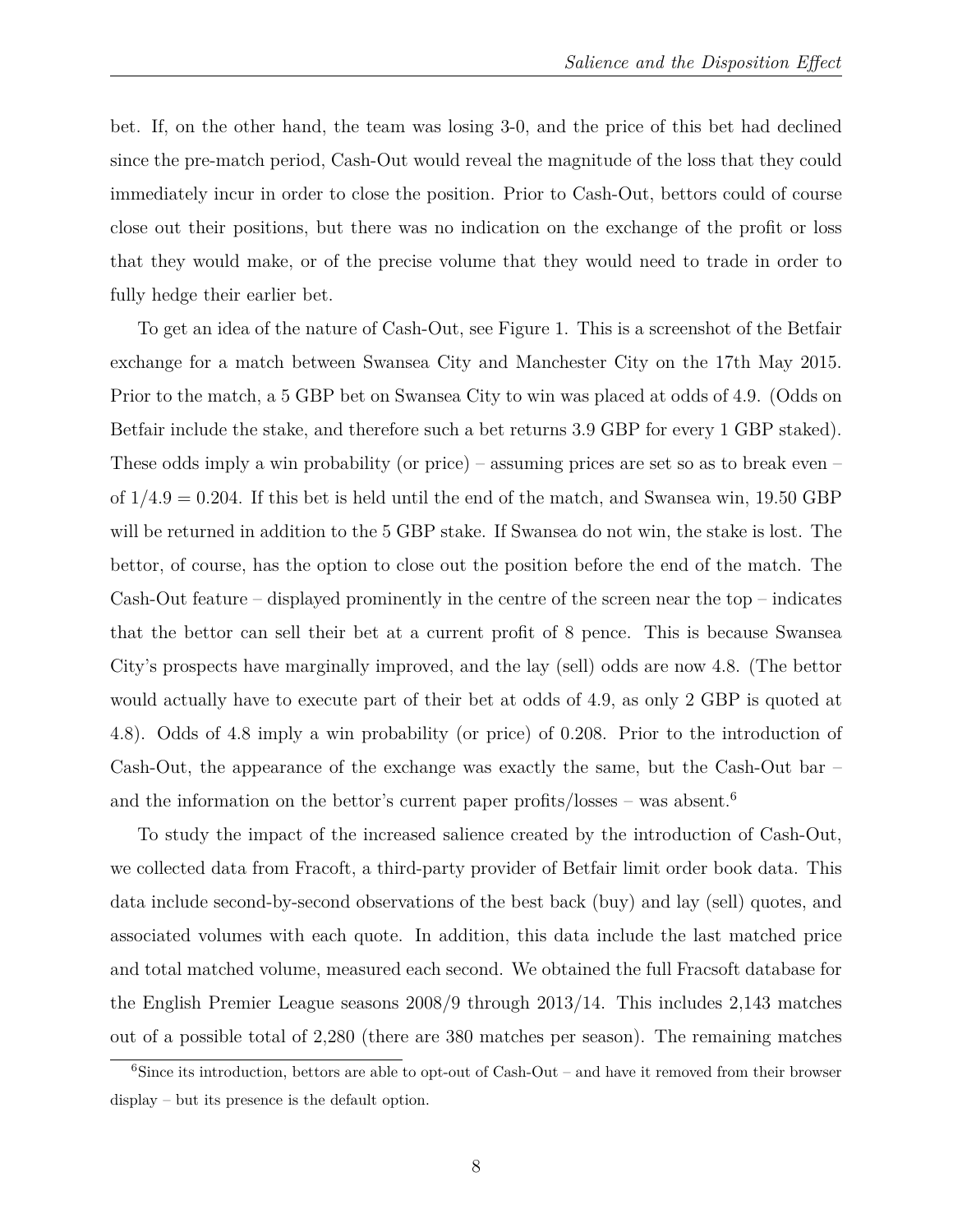are missing from the Fracsoft database. Within the 2,143 matches we do have, there are bets on 6,318 different outcomes out of a possible 6,429 (there are 3 potential outcomes – win, lose, draw – per match). For all of these matches, we have data for the pre-match period and inplay. This yields more than 130 million observations.

Unlike the majority of studies of the disposition effect, we do not have trader identification codes. However, the specifics of soccer betting allow us to, in our view, circumvent this problem. As prices display very little volatility prior to matches, we can estimate – with some precision – the price that a bettor would have obtained if they had bet prior to a match (we take the average quoted price). Then, we can analyse the frequency of buy and sell orders during the match, dependent on where the inplay price is relative to this pre-match average. If sell frequencies are higher when the bet is priced higher than the pre-match price – compared to when bets are priced lower than the pre-match price – this is indicative of the disposition effect.

In using market-wide data rather than individual trader transactions, we follow a similar approach to Kaustia (2004). Kaustia analysed trading volume in the weeks following an initial public offering (IPO). The price at which an initial investor bought in is defined in the IPO prospectus. Therefore, if volume is higher for stocks where the price has taken off since the IPO – compared to stocks where the price has plummeted since the IPO – this is consistent with the disposition effect (i.e. IPO investors are selling their winners, and holding their losers).

The IPO setting used by Kaustia does have one advantage over our setting. In the stock market, the average investor has a long position, as the firm has issued new shares. A betting exchange is more similar to a futures market, where the aggregate long position is always equal to the aggregate short position. Unfortunately, this means that we may be confounding many types of trading behaviour with the disposition effect. For example, suppose that we observe an inplay sell (market) order when the price is above the pre-match level. This could be driven by:

(a) a trader **closing** their winning long bet via a **market order** (i.e. a disposition effect trade)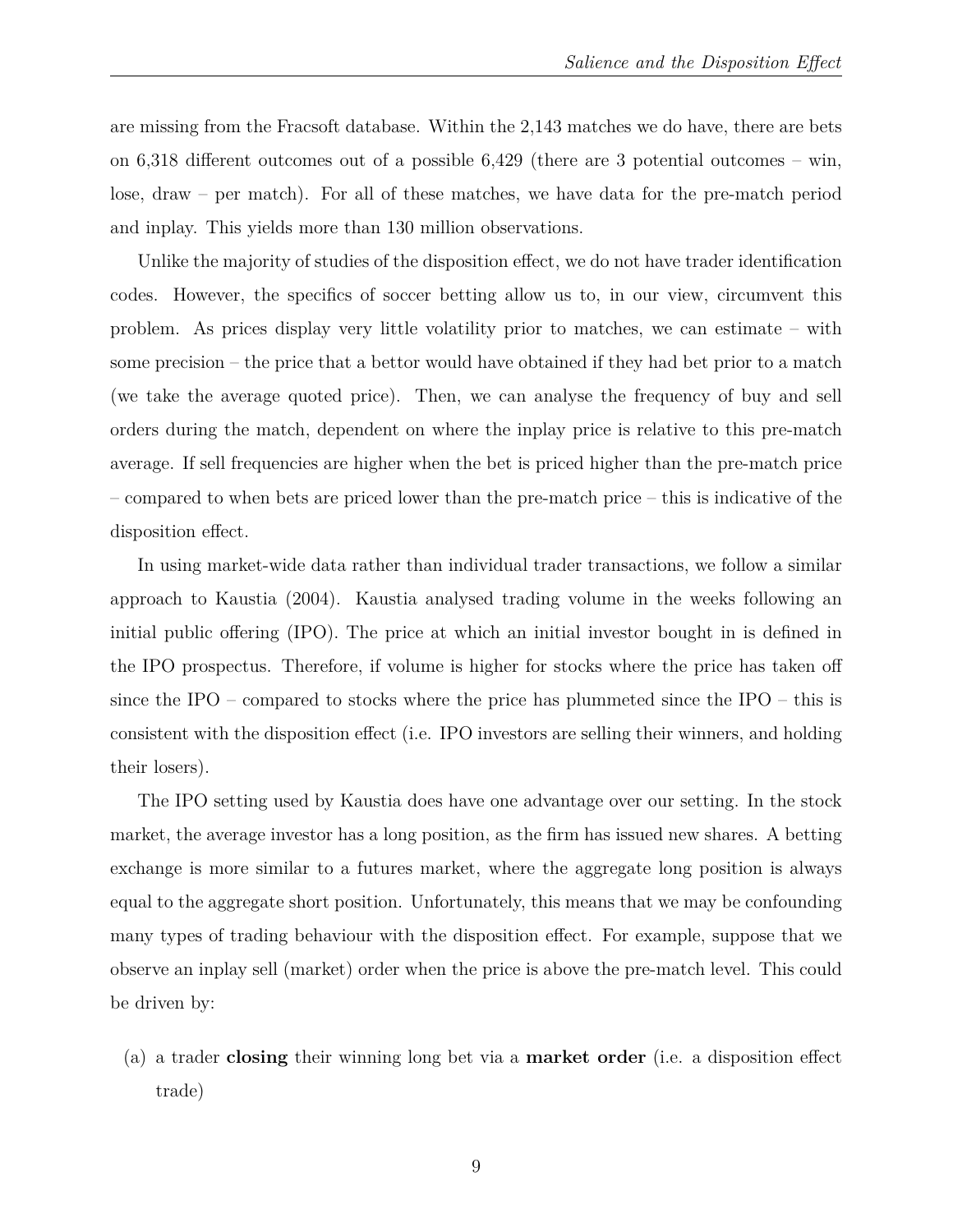- (b) a trader **closing** their losing short bet via a **limit order** (i.e. a reverse disposition effect trade)
- (c) a trader with a winning long bet **opening** up a larger position via a **limit order** (this type of extra buying of winning stocks was observed in Ben-David and Hirshleifer, 2012)
- (d) a trader with a losing short bet **opening** up a larger position via a **market order**
- (e) a trader, who didn't bet pre-match, **opening** up a new short position with a **market order**
- (f) a trader, who didn't bet pre-match, **opening** up a new long position with a **limit order**

Of course, for any buyer (long trader) there must be a seller (short trader). This means that any occurrence of (a), (d) or (e) – i.e. a bet against a team – must be accompanied by one of (b), (c) or (f) taking a long position. Importantly, however, Cash-Out only works for option (a). Cash-Out only applies to the **closing** of positions via a **market order**. It is not possible to use Cash-Out in any other way. Therefore, when we observe an increase in the frequency of sell market orders – when the price is above its pre-match level – after the introduction of Cash-Out, it is likely that this is driven by an increase in the frequency of (a), disposition effect trades, rather than (d) or (e), non disposition effect trades. In other words, while we cannot precisely estimate the magnitude of the disposition effect prior to Cash-Out, we can examine whether Cash-Out increased or decreased its prevalence.

For our upcoming analysis, we calculate the price of each bet, each second. We measure this in implied probability terms. For example, if the best back (buy) odds for a bet are 2, and the best lay (sell) odds are 2.02, then the implied win probability (as inferred from the midpoint of the spread) is  $\left(\frac{1}{2} + \frac{1}{2.02}\right)/2 = 0.498$ . Summary statistics for the price can be found in the top panel of Table 1. We break the sample down into the pre-match period, and the inplay period. As should be expected for bets on matches with three possible outcomes, the average price for bets, both pre-match and inplay, is approximately 0.33. There is greater variation in the price during matches, with some bets priced toward 1 (as the outcome nears realization), and others nearing 0 (as the outcome becomes an impossibility). Note that the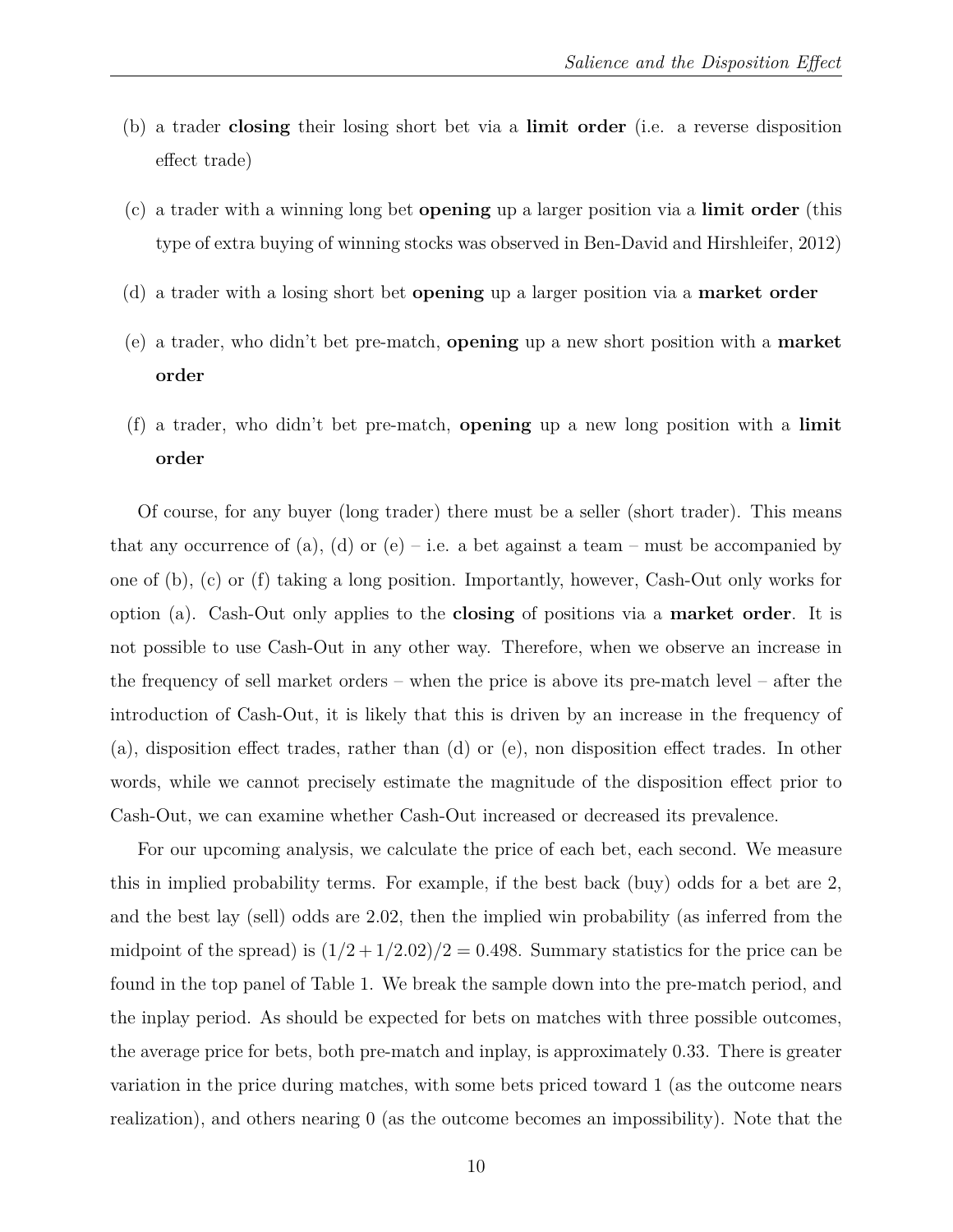standard deviation in price in the pre-match period is not calculated within each bet – in which case there would be very little variation – but is instead calculated across all bets.

Our second area of interest is the direction of orders, i.e. did the market order trader buy the bet, or sell the bet? Note again that Cash-Outs only operate by placing market orders. For the purposes of classifying orders we use the Lee and Ready (1991) algorithm, which works as follows. Firstly, if the total matched volume for a bet is higher at time *t* than time *t*−1, then an order has been placed. Secondly, if the last matched price at time *t* is closer to the best back odds at time  $t-1$ , then it was a buy order, and if it was closer to the best lay odds at time *t* − 1, it was a sell order. Applying this algorithm to our data-set, we are able to classify 97.5% of inplay orders; the remaining 2.5% were executed at the precise midpoint of the spread and could not be classified.

We present summary statistics on buy and sell order indicator variables in the bottom panel of Table 1. We will be examining the extent to which punters sell their profitable bets and hold on to their losing bets. We therefore concentrate on the inplay period for orders, as the arrival of match information pushes prices away from their pre-match levels, thus generating the variation we require for our tests. Looking at Table 1, we can see that buy orders occur in 14.5% of seconds sampled, and sell orders occur in 12.2% of seconds sampled. (The nature of the data, and the Lee and Ready algorithm, means we have to assume that only one type of order can take place in any one second).

To give an indication of the initial results in the next section, we produce Figures 2 and 3. In Figure 2, we plot the frequency of sell (lay) market orders as a function of the difference between the current inplay price (the price bettors sell at), and the pre-inplay average price (our estimate of the price that bettors bought in). This difference is rounded to 1 decimal place, to ensure we have sufficiently large buckets of observations. We also truncate the plot at differences of -0.75 and 0.75, as there are fewer observations when the price has moved a long way from its pre-match level. We find that there is a pronounced V-shape to the plot, indicating that bettors are more likely to unwind their position when their profits and losses are large, rather than small. A similar V-shape pattern, with the bottom of the V located at profits of 0, can be found in Ben-David and Hirshleifer's (2012) analysis of accounts with a large discount brokerage. This similarity is comforting for two reasons. Firstly, it suggests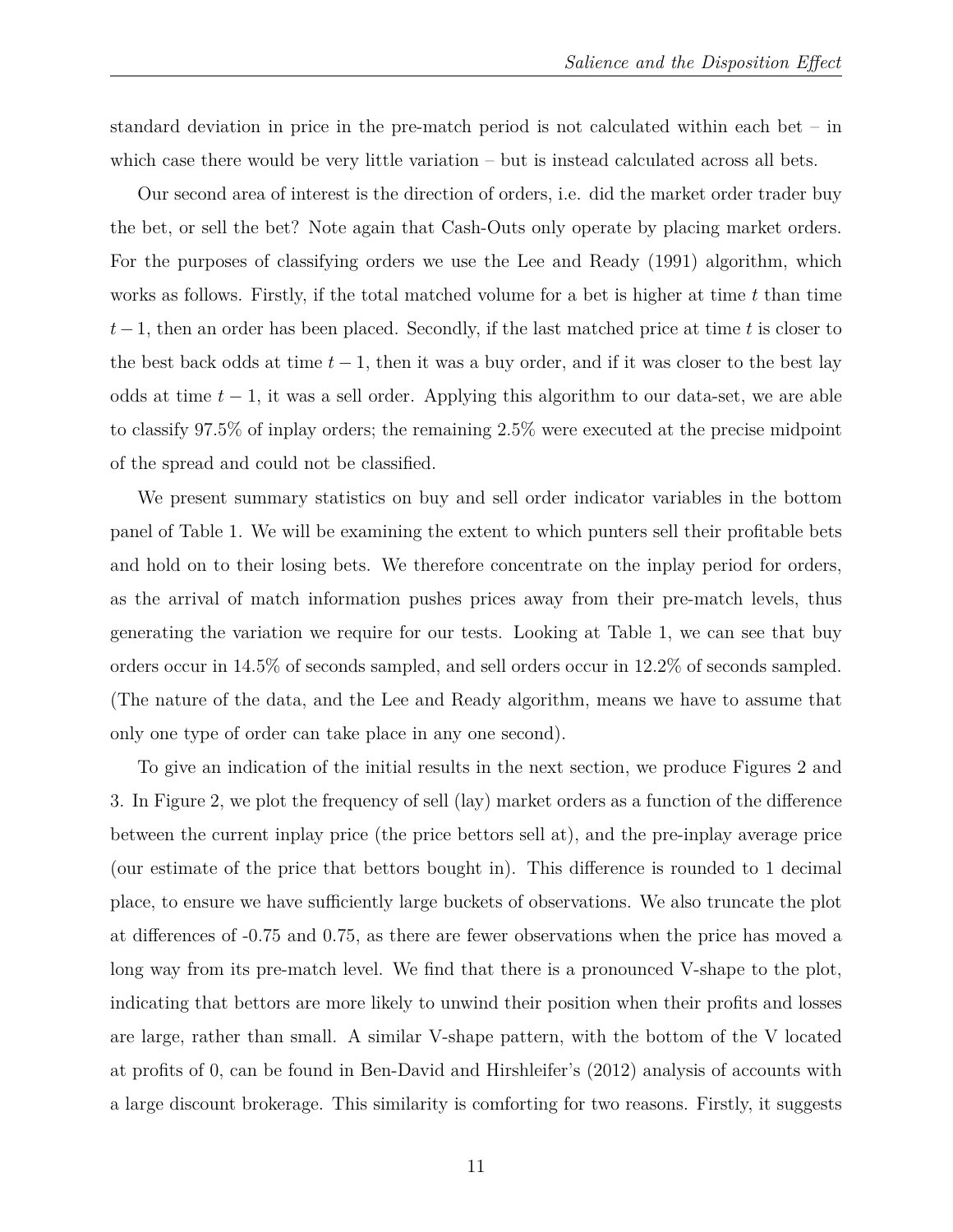that betting market behaviour is similar enough to financial market behaviour for our study to yield informative conclusions about behaviour in financial markets. Secondly, it suggests that even though we do not have individual trader records, our approximation of the price at which bettors originally transacted (i.e. the pre-match price) is accurate enough to generate similar behaviour to that observed with individual trader records. Also in common with Ben-David and Hirshleifer (2012), we find that the line is steeper when dealing with profits (on the right-hand-side). This indicates that bettors are more likely to sell their winning bets than their losing bets. This pattern is consistent with the disposition effect.

In Figure 3, we repeat this analysis for buy (back) market orders. As was the case with sell orders, bettors are more likely to unwind their position if their profits or losses are large (hence the V-shape). However, it is not clear that short-sellers have a greater propensity to unwind their winners or their losers. If short-sellers were to unwind their winners with greater frequency, we would observe a steeper line on the left-hand-side, as this is the region where the bet has fallen in value and is, to the short-seller, a winner. That does not appear to be the case. In the next section, we will test for the disposition effect – amongst both long bettors and short-sellers – more formally.

#### **3 Analysis**

We begin, in the left panel of Table 2, by analysing whether there is evidence consistent with a disposition effect in this market. We regress an indicator variable – equalling 1 if a sell (lay) market order is observed in that second – on an indicator variable equalling 1 if the bet is quoted at a higher price than its pre-match average. Only inplay orders are considered, and estimation is by OLS, with heteroskedasticity-consistent standard errors clustered at the bet-level.<sup>7</sup> All data for the six seasons – both before and after the introduction of Cash-Out

<sup>7</sup>We estimate a linear probability model by OLS, because there are computational difficulties in estimating a logit/probit with more than 39 million observations. The main problem with the linear probability model is that the estimates are biased if a substantial proportion of the predicted values lie outside of the unit interval (Horrace and Oaxaca, 2006). However, within all of the regressions we present in this paper, there is not a single predicted value outside of the unit interval. This should lessen any issues with bias in our OLS estimates.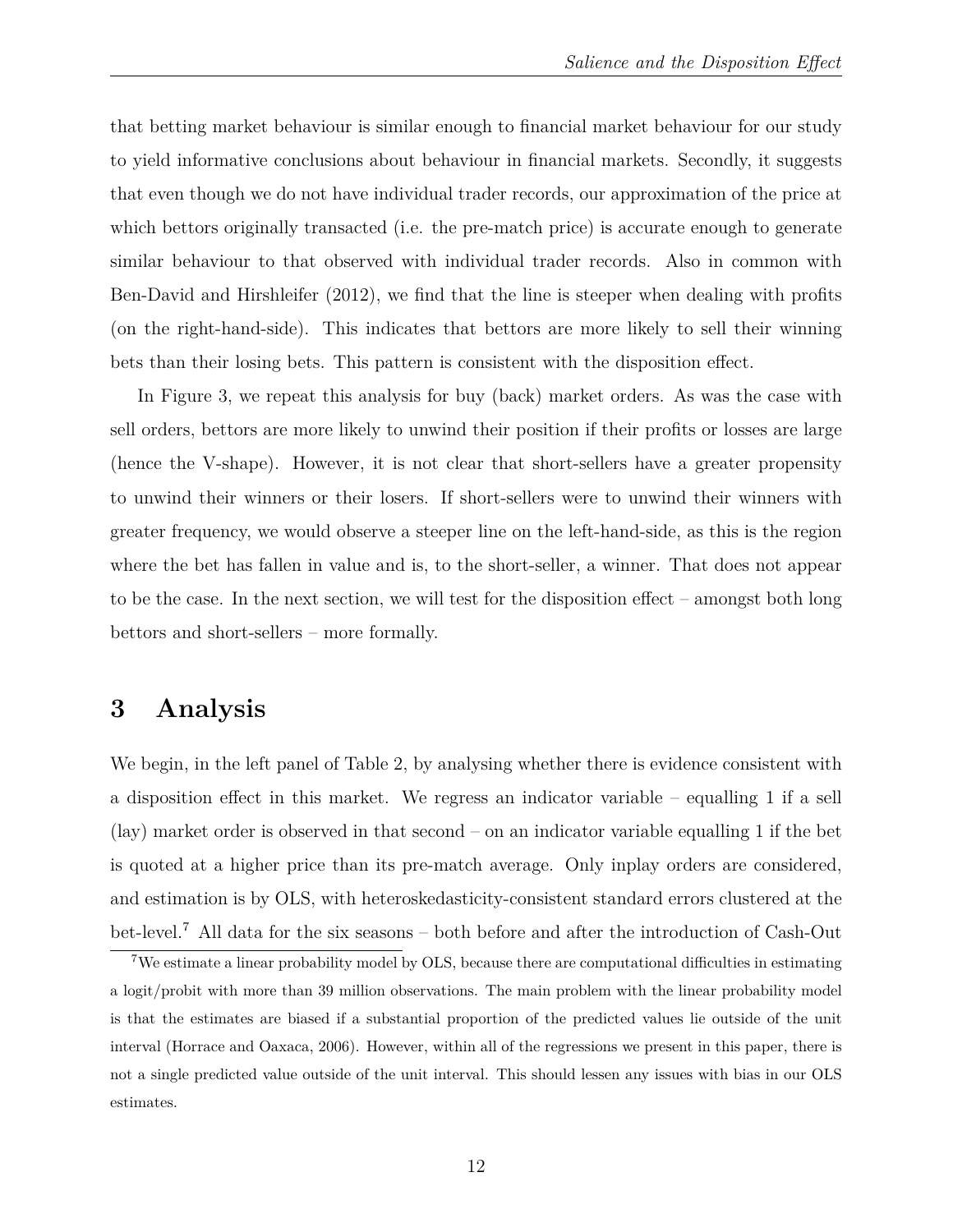– are included in this regression. If the coefficient associated with the main regressor is positive, this means that bettors are more likely to sell bets if they are currently trading at a profit than if they are currently trading at a loss. We find that the coefficient is indeed positive, suggesting that there is a disposition effect in this market. Sell orders occur in 9.9% of seconds when the bet is trading at a loss, but occur in 16.9% of seconds if the bet is trading at a profit.

We next turn to the short-sellers' disposition effect. If a bettor has (short-)sold a bet prior to a match, this bet is profitable if subsequently trading inplay at below the pre-match price, and unprofitable if trading above the pre-match price. Therefore, if the disposition effect is to be found amongst short-sellers, we would expect to observe more buy orders, inplay, when the bet is trading below its pre-match level. With this in mind, in the right panel of Table 2, we regress an indicator variable equalling 1 if a buy (back) market order was observed in that second, on an indicator variable equalling 1 if the bet was trading below its pre-match average. We find no significant effect; it appears that short-sellers are equally likely to unwind (or buyback) their winners as their losers.

As mentioned in the Introduction, a recent refinement to the disposition effect is the notable V-shape in selling patterns (Ben-David and Hirshleifer, 2012, An and Argyle, 2015). Investors are more likely to sell extreme winners and losers, particularly extreme winners. A similar pattern seems to be present in our data, based on Figures 2 and 3. To more formally test for such a pattern, in Table 3 we present additional regression results. In the top panel, an indicator variable equalling 1 if a lay (sell) market order was placed, is regressed on an indicator variable equalling 1 if the bet was, at the time, quoted at a higher price (implied win probability) than its pre-match average, the absolute difference between the pre-match price and the current price, and an interaction between the two variables. The absolute difference term captures the V-shape, and the interaction term allows us to assess whether the V is steeper amongst gains. Our results confirm that there is indeed a V-shaped selling pattern, and that the disposition effect is driven in part, but not completely (the first indicator is still significant), by a more pronounced selling response to extreme winners compared to extreme losers.

In the bottom panel of Table 3, we repeat the exercise for short-sellers and buy(-back)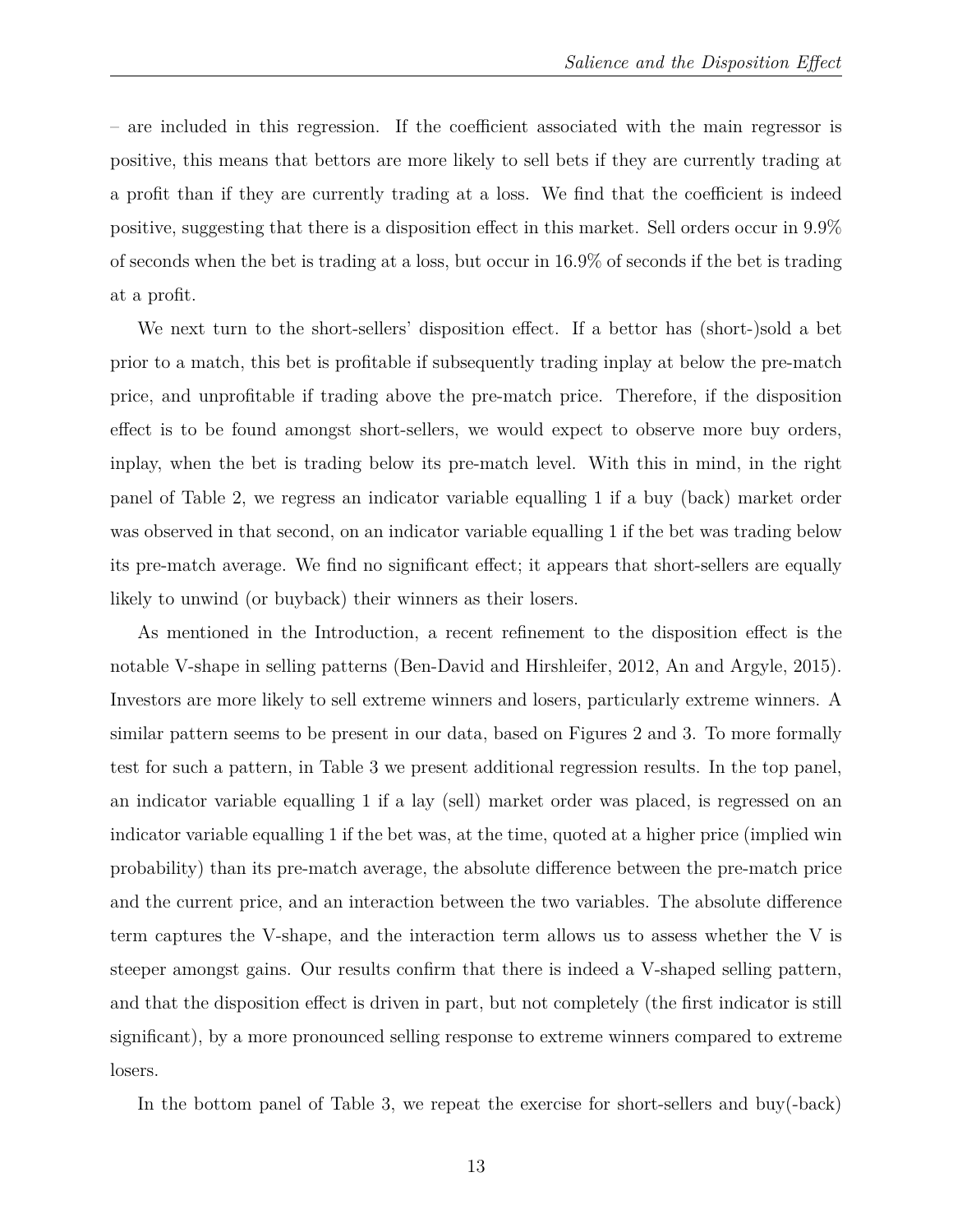market orders. Here, the results are more complicated. When we allow for a V-shaped buying pattern (which is present), we find a regular disposition effect (winners are sold more often than losers), but the V is steeper amongst losses than gains. In other words, once you account for short-sellers' general propensity to unwind winning bets, extreme losing bets are more likely to be unwound than extreme winning bets.

Our main analysis focuses on the effect of the market design change. In Table 4, we repeat the analysis of Table 2, but this time add two further regressors. In the left panel, the first additional regressor is an indicator variable, labelled 'Treatment', equalling 1 if the match in question was after the introduction of Cash-Out in February 2011. The treatment indicator captures any greater frequency of sell orders that coincided with the introduction of Cash-Out. As outlined in Section 2, Cash-Out not only increased the salience of a better's paper profits and losses, but also made it much easier to close out a position (by calculating the necessary volume and executing the trade). We may therefore expect the frequency of sell orders – even for those making a loss – to increase after the introduction of Cash-Out. The second regressor in our new specification is an interaction between an earlier indicator – equalling 1 if the bet was priced above its pre-match average – and the treatment indicator. The interaction term is crucial, as it captures any difference in the frequency of selling off winners, as opposed to selling off losers, after the introduction of the new facility. We find that the introduction of Cash-Out significantly increased the frequency of selling off winners relative to the frequency of selling off losers. This suggests that by making paper profits/losses more or less salient, a market designer can affect the prevalence of the disposition effect.

To illustrate these results, we produce Figure 4. This is a re-production of Figure 2, but this time the sample is broken down into the period prior to Cash-Out ('Untreated'), and the period after the introduction of Cash-Out ('Treated'). As backed-up by our results in Table 4, we find that the frequency of selling losers increased after Cash-Out (see the left-hand-side), but the frequency of selling winners increased to a greater extent (see the right-hand-side). This indicates that the greater salience created by Cash-Out led to an increase in the disposition effect.

In Table 4, we also analyse the effect of Cash-Out on the short-sellers' disposition effect. We regress an indicator variable – equalling 1 if a buy order was observed in that second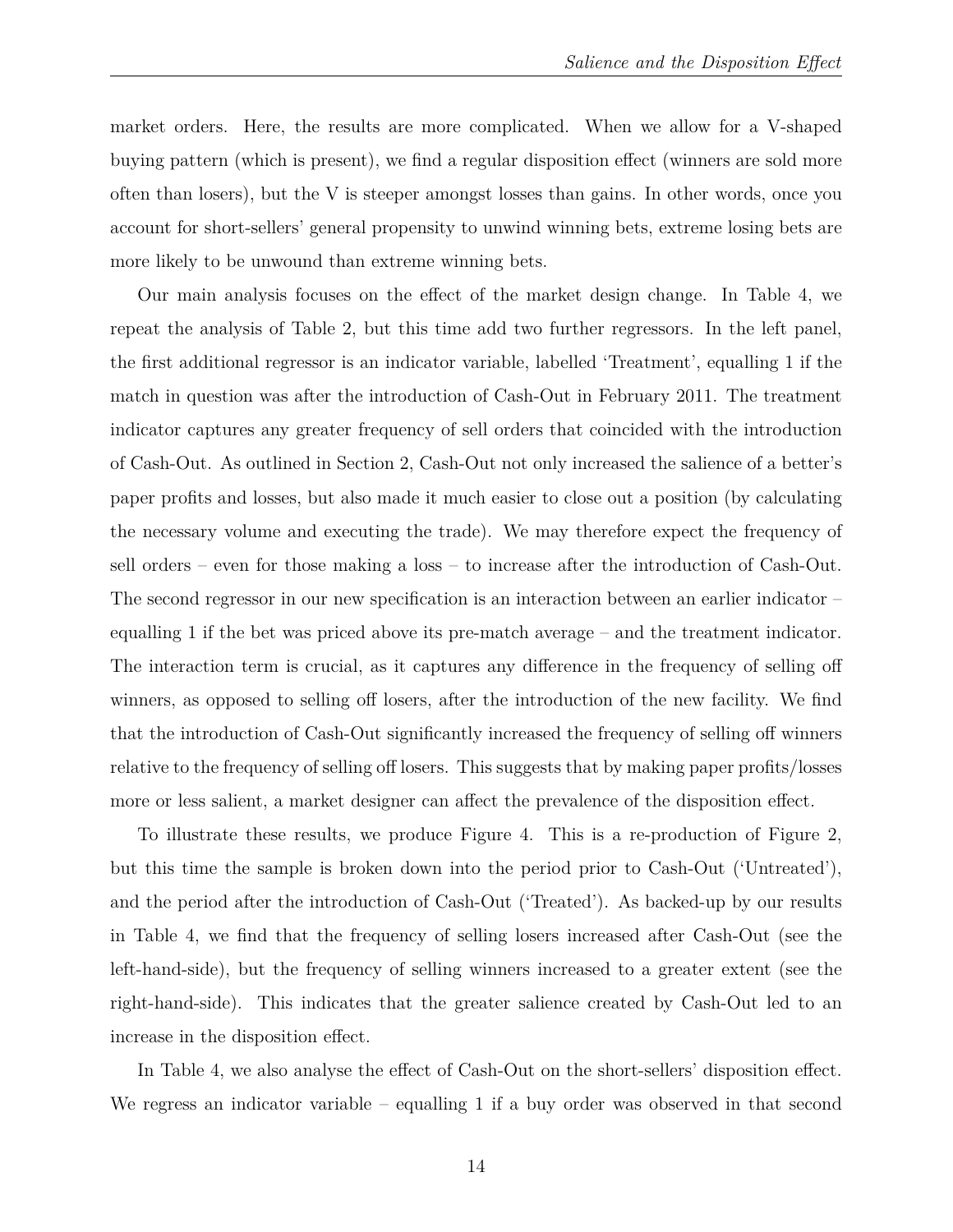– on an indicator variable equalling 1 if the bet was priced below its pre-match average, an indicator for the treatment (i.e. post Cash-Out), and an interaction between the two aforementioned indicators. Interestingly, our results imply that there was a slight reverse disposition effect prior to the introduction of Cash-Out. Punters were 0.7% more likely to sell a losing bet than a winning bet. (For short-sellers this means a greater tendency to buy back a bet that has since increased in value). However, as indicated by the interaction term, Cash-Out increased the propensity for short-sellers to unwind their winners (those that have fallen in value), relative to their losers (those that have increased in value), and led – as we saw in Table  $2 -$  to what appears to be no net disposition effect. In others word, while the increased salience of a bettor's position increased the tendency to unwind winners, the short-sellers in our market seem to have begun with a slight tendency to unwind losers. One interpretation of this result is that short-sellers are more likely to be sophisticated and experienced traders – as short-selling in betting markets is a recent option for everyone aside from bookmakers – and therefore exhibit less of a disposition effect. The disposition effect was less pronounced amongst experienced/sophisticated traders in Dhar and Zhu's (2006) study of brokerage house investors, and in Da Costa *et al.*'s (2013) analysis of student and professional investors in the lab. Having said that, if that were the reason behind our results, our 'sophisticated' traders respond in a similar way to the salience treatment as our supposed less sophisticated traders.

We also illustrate these results in Figure 5. Once again, the sample is broken down into the pre-Cash-Out period ('Untreated), and the period after the introduction of Cash-Out ('Treated'). From this plot there is little to suggest that Cash-Out led to a greater tendency for short-sellers to unwind losers (on the right-hand-side), even though there was some evidence of this in the regression results. In both the regressions and the graph, however, there is evidence that Cash-Out led to a greater tendency for short-sellers to unwind their winning positions (on the left-hand-side). In other words, it appears that a disposition effect was induced, amongst short-sellers, after the salience of their paper profits and losses was increased.

Our next test is to establish the robustness of our results related to Cash-Out. Cash-Out was introduced midway through the third season in our data-set (2010/11). It is possible,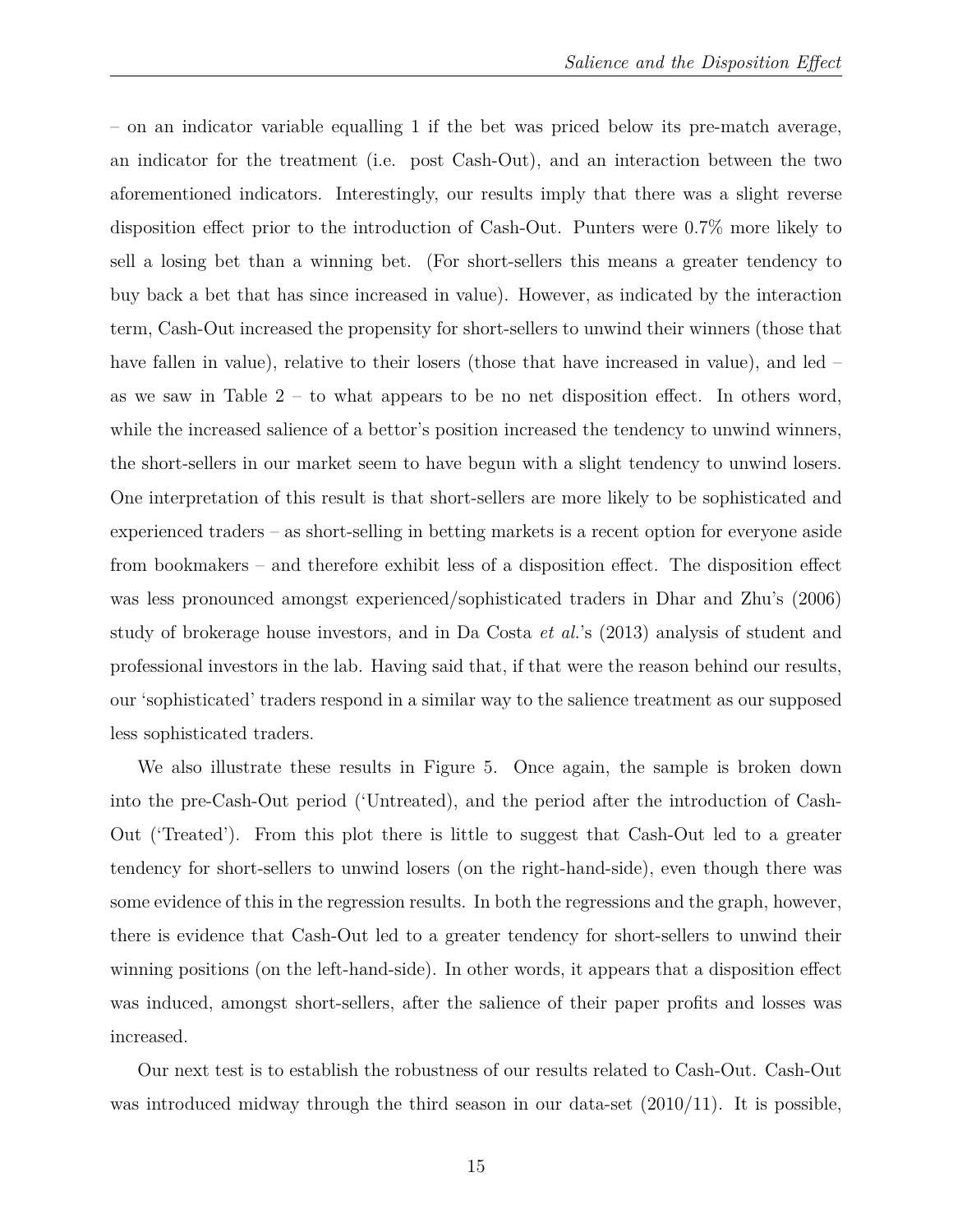therefore, that part of our results are driven by seasonality in betting patterns; we have more late season matches after the introduction of Cash-Out than before. One way around this potential issue is to exclude matches in season 2010/11 altogether. This is what we do in Table 5 of our analysis. The analysis in Table 4 is repeated, but this time the 'treatment' period includes season 2011/12 through to 2013/14, and the control period is seasons 2008/9 and 2009/10. Our results are very similar with this slice of the data. Again, there is evidence of a strong disposition effect, made stronger by the increase in salience created by Cash-Out. In addition, there is evidence of a slight negative disposition effect amongst short-sellers, which is eradicated by the introduction of Cash-Out.

We now turn to our second robustness check. One concern with our analysis, thus far, is that we may be confounding the effect of the introduction of Cash-Out with any drift, over time, in betting patterns and behaviour on the exchange. One way around this is to specify a placebo intervention, which occurs after a certain date, but is unrelated to the introduction of Cash-Out. The safest way to carry out such an exercise is to select time periods before the introduction of Cash-Out, as there may be drifts in the use of this facility over time. With this in mind, we concentrate our analysis on seasons 2008/9 and 2009/10. Both seasons occurred before the introduction of Cash-Out. We then specify any match taking place in 2009/10 as our placebo treatment. Therefore, if we are simply picking up drifts in betting behaviour over time, we might expect our placebo treatment to be a significant factor in the magnitude of the disposition effect. In Table 6, we present our results. As expected, we find that there was no significant impact of the placebo treatment on the magnitude of the disposition effect (again captured by the interaction terms in the two regressions). This applies both to the standard disposition effect (on the left-hand side), and the short-sellers' disposition effect (on the right-hand side). This increases our confidence that the changes in the disposition effect that we observed in earlier analyses are indeed due to the increased salience created by Cash-Out.

One other way to limit concerns over changing bettor behaviour over time is to consider the magnitude of the disposition effect very narrowly around the introduction of 'Cash-Out'. For example, we could exclude all data outside the 2010/11 season, and see whether the disposition effect increased in magnitude at precisely the introduction of Cash-Out in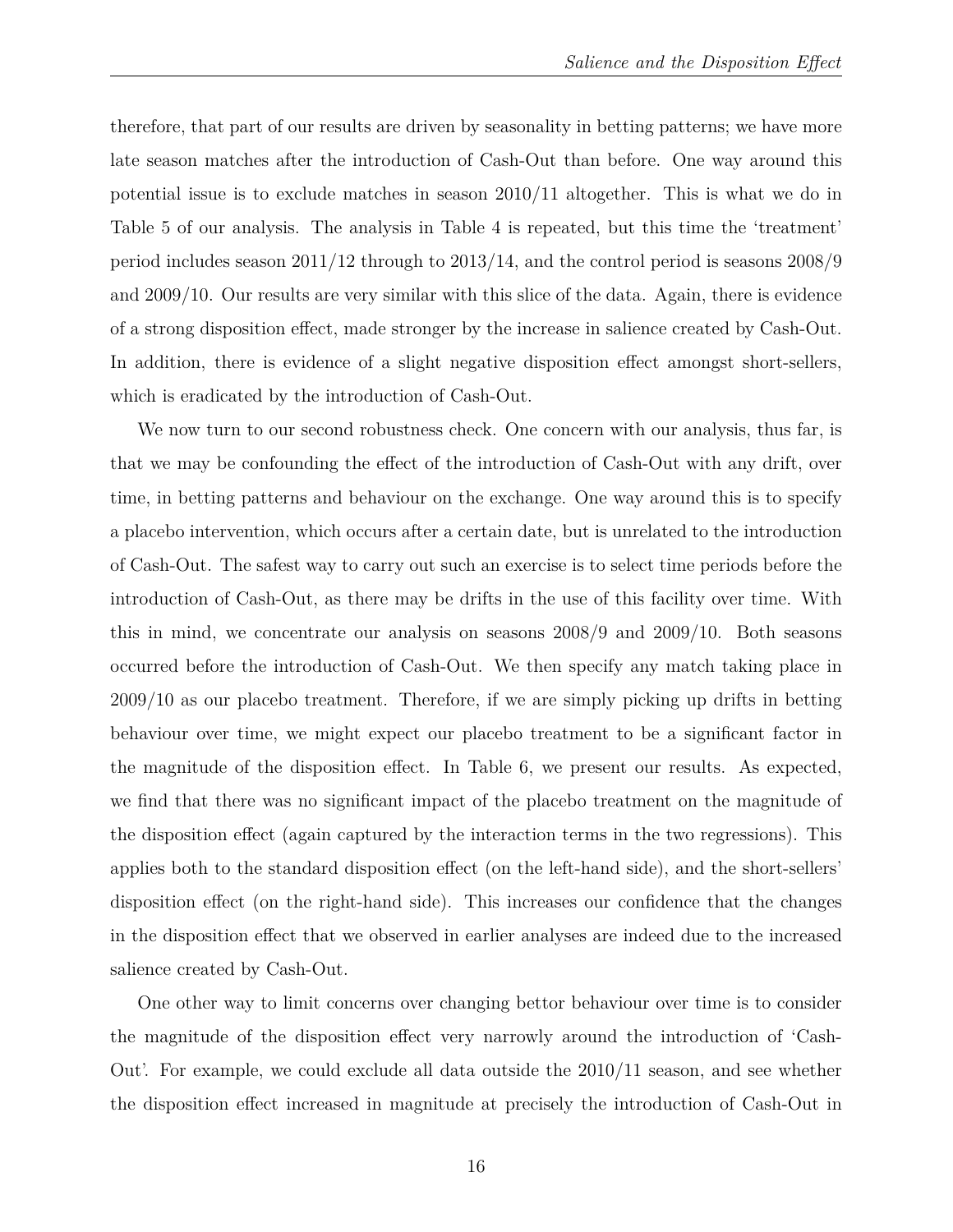February 2011. However, there is anecdotal evidence from internet forums around the time (see betangel.com and community.betfair.com, for example) of significant teething problems with the introduction of Cash-Out. Some bettors complain that their Cash-Out bets will not execute, or execute at prices worse than the best quoted in the book at the time. To avoid this issue, we focus on a much longer time-frame when these teething issues are likely to have been ironed out.

In Table 7 we allow the introduction of Cash-Out to have an effect on the V-shaped selling schedule. We regress an indicator variable equalling 1 if a sell order is observed, on an indicator variable equalling 1 if the bet is priced above its pre-match level, the absolute difference between the pre-match and current price, the treatment indicator (for post Cash-Out), and interactions between these three variables. We are interested in two interactions in particular. 'Above Pre-Match Price\*Treatment', which captures the effect of Cash-Out on the disposition effect, and 'Above Pre-Match Price\*Treatment\*Abs. Diff. in Price', which captures any effect of Cash-Out on the steepening of the V amongst gains. As the first of these interactions is not significant, but the second is, this suggests that Cash-Out exacerbated the disposition effect mostly by increasing the propensity to sell extreme winners, not simply the propensity to sell any winners. Based on the results in the bottom panel, short-sellers also unwind their extreme winners with greater frequency after Cash-Out.

In our next piece of analysis, we estimate the effect of the disposition effect – both before and after the introduction of Cash-Out – on asset prices. As mentioned in the Introduction, there is a perception in the literature that the disposition effect slows the impounding of information into prices, as investors are too quick to sell their stocks after a bout of good news, and this selling pressure subsequently leads to momentum in stock returns (Grinblatt and Han, 2005, and Frazzini, 2006). As also mentioned in the introduction, our setting is ideal for evaluating such a proposition. At the end of each match we observe each asset's fundamental value. Therefore, if the disposition effect impacts upon asset prices, we might expect bets to win more often than their price implies – when trading above their pre-match level (i.e. purchase price) – as punters with the disposition effect sell their good performing bets too quickly and too cheaply. On the downside, however, we do not observe whether or not traders are actually closing out their positions and taking gains. We rely on the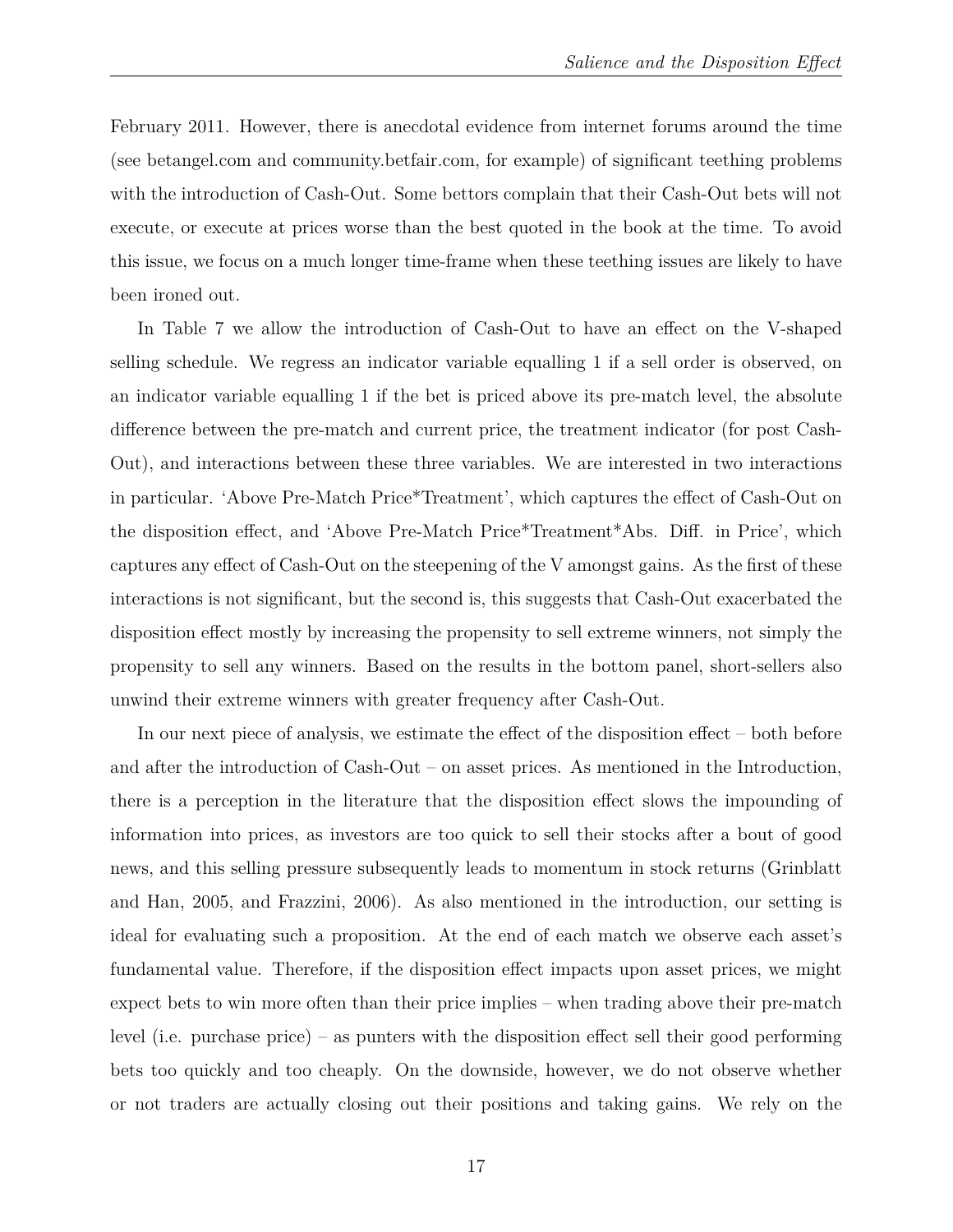assumption that if a bet is trading above its pre-match price then such behaviour is more likely. In other words, while we have a clean measure of our upcoming dependent variable (asset fundamentals/mispricing), we do not have such a precise measure of our upcoming independent variable (the magnitude/prevalence of the disposition effect).

In Table 8, we begin by examining whether the disposition effect, irrespective of Cash-Out, has an effect on asset prices. We regress an indicator variable – equalling 1 if the outcome occurred (the bet won) – on the price of the bet, and an indicator variable equalling 1 if the bet is currently priced at above its pre-match average. The model fits the data quite well, as the coefficient associated with the price (implied win probability) is insignificantly different from 1. Although the coefficient associated with the indicator variable is positive, there is no statistical significance to its effect. In other words, there is little to suggest that the disposition effect has an impact on asset prices. It is possible, however, that once the salience of bettors' paper profits/losses increases (via Cash-Out), and a more pronounced disposition effect takes hold, then there is an impact on asset prices. With this in mind, in the second regression we add an indicator for the treatment period (after the introduction of Cash-Out), and an interaction between the above pre-match price indicator, and the treatment indicator. This makes little difference to our results. Even when the salience of bettors' paper profits and losses is increased, the amplified disposition effect has no significant impact on asset prices.

In the literature on the disposition effect and stock price momentum, it is common to examine the return predictability that stems from the average investor's capital gains, whilst controlling for past returns (see Grinblatt and Han, 2005). This allows the researcher to see which part of momentum is due to the disposition effect, and which part is independent. With this in mind, we ran a series of additional regressions controlling for past returns over varying horizons. While we cannot control for returns specifically since the pre-match period (as this would be co-linear with our original regressor), we can control for returns over the last 1, 5, 10 or even 60 minutes (for later phases during matches). For space reasons the results of these regressions are not displayed, but in none of these specifications did we find that past returns predicted mispricing. In this sense, our results provide an interesting counterpart to those of Birru (2015). Birru found that stock price momentum (mispricing) was present for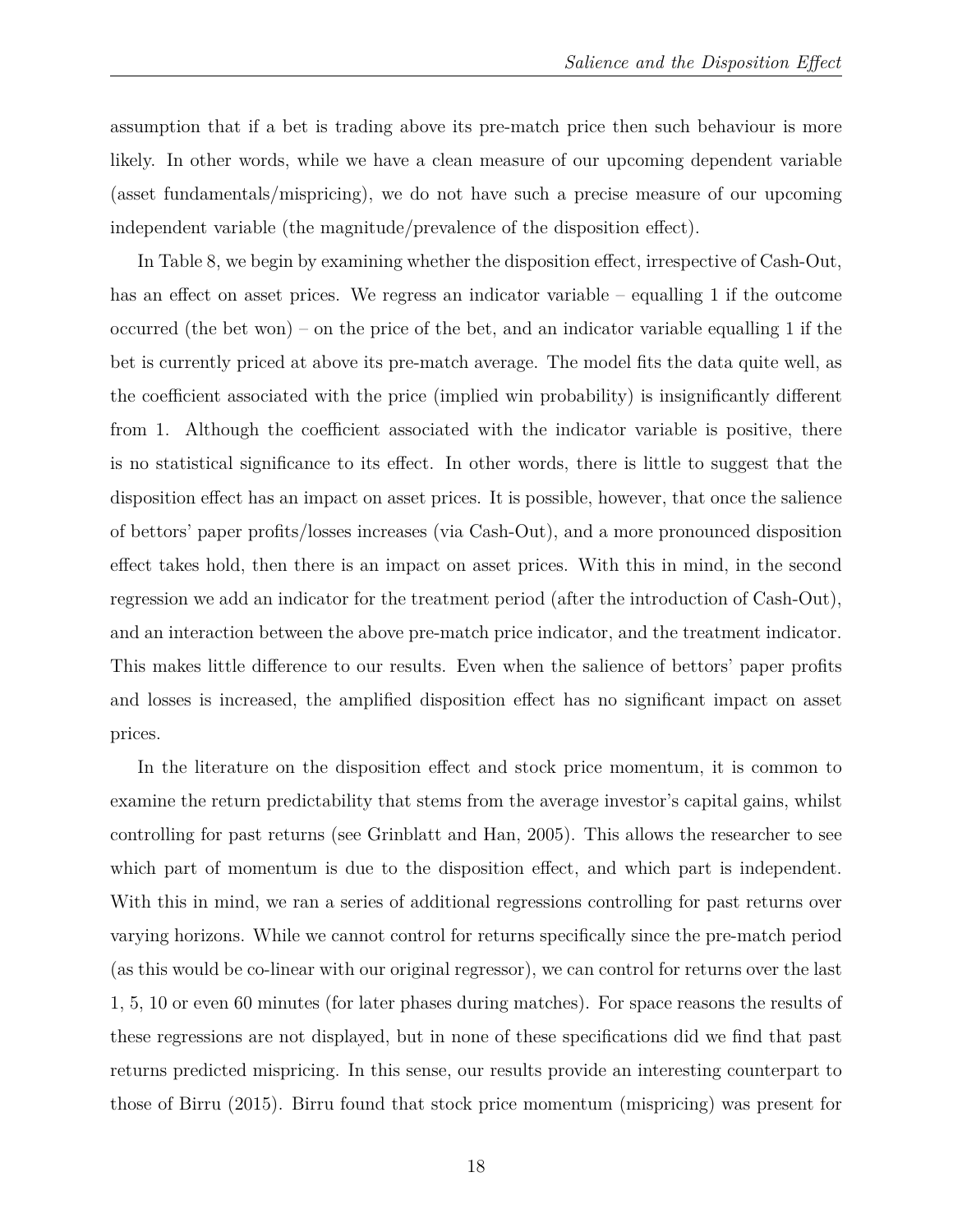stocks with little or no disposition effect trading. We find no mispricing in an environment where the disposition effect seems to be prevalent. Both pieces of evidence point to a weak link between the disposition effect and asset mispricing.

However, our initial tests on the disposition effect and asset prices may be too coarse to detect any effect. Perhaps by accounting for the observed V-shaped selling schedule amongst bettors, we may observe a distortionary effect on prices. In Table 9, therefore, we regress an indicator variable – equalling 1 if the outcome occurred (the bet won) – on the price of the bet, an indicator variable equalling 1 if the bet is currently priced above its pre-match average, the absolute difference between the pre-match and current price, and an interaction between the two variables. If the V-shaped disposition effect has an impact on prices, we would expect bets trading at a very large gain to win more often than current prices imply. Based on the coefficient associated with the interaction term, however, this is not the case. Even when we add the treatment (post Cash-Out) indicator – and acknowledge that Cash-Out amplified the selling pressure amongst large gains – and all of the necessary interactions, we find no significant impact on asset prices.

To sum up, we have seen little evidence that the disposition effect had a distortionary impact on asset prices, either before or after the introduction of Cash-Out. The only way, therefore, that traders may have lost out from disposition effect trades is if Cash-Out resulted in lower liquidity (and higher trading costs). In our final analysis in Table 10, we examine whether this was the case. We regress four indicator variables  $-1$ ) an indicator if there was a trade in that second, 2) trade size conditional on there being a trade, 3) the total trading volume measured at the bet-level, and 4) the quoted bid-ask (back-lay) spread.<sup>8</sup> – on our treatment (post Cash-Out) indicator. We find that trading frequency increased with Cash-Out, but average trade size declined. The net effect on total trading volume was not significant. Finally, the cost of trading – as measured by the bid-ask (back-lay) spread – actually declined. In short, traders were no worse off after Cash-Out was introduced on this exchange, even though it appears to have increased the prevalence of disposition effect trades.

<sup>8</sup>The bid-ask spread is defined in implied win probability (percentage) terms. Therefore if the back bet is quoted at odds of 4 and the lay bet is quoted at odds of 5, then the spread is equal to  $(1/4 - 1/5) * 100 = 5\%$ .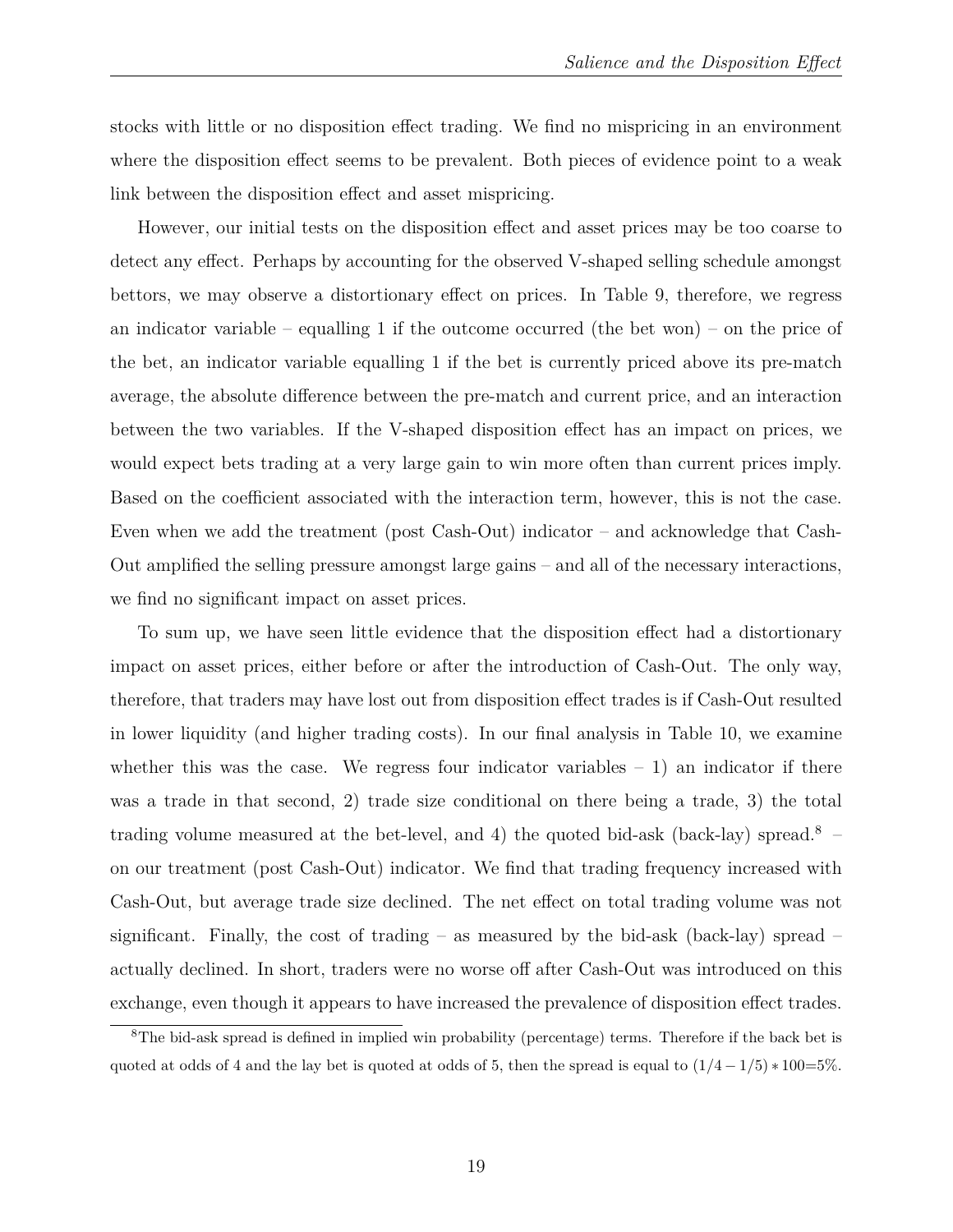### **4 Conclusion**

The disposition effect – the tendency of investors to sell stocks that have risen in value since purchase, and hold those that have not – is arguably one of the most prominent findings in behavioural finance. Part of this prominence can be ascribed to the robustness of the finding, as the effect has been observed amongst many different pools of brokerage account holders and laboratory subjects. The finding has also received attention because of the perception that the disposition effect is damaging to investors' trading performance, and may even have a distortionary impact on asset prices.

In this paper, we analyse the disposition effect in soccer betting markets. Midway through our sample, the betting exchange we study implemented a new design that increased the salience of a bettor's paper profits and losses. We ask whether an increase in this salience accentuated the disposition effect, by inducing bettors to sell off their winning bets, and hold their losing bets. Furthermore, we ask whether the disposition effect – and the selling pressure it creates for good performing assets – drags asset prices away from fundamental values (which we observe), either before or after the salience intervention.

We find that an increase in the salience of a bettor's paper profits and losses increased the disposition effect in this market. In particular, an increase in the salience of profits/losses led to more pronounced selling of extreme winning bets. In relation to the second question, however, we find no evidence that the disposition effect drags prices away from fundamentals, either before or after the increase in salience. In short, while there are market designs which can potentially reduce the magnitude of the disposition effect in financial markets, it is not clear that a market designer would choose to use them, or indeed that a regulator would choose to enforce their use.

#### **References**

- Ali, M., M., (1977). Probability and Utility Estimates for Racetrack Bettors. *Journal of Political Economy*, 85, 803-815.
- An, L., (2016). Asset Pricing when Traders Sell Extreme Winners and Losers. *Review*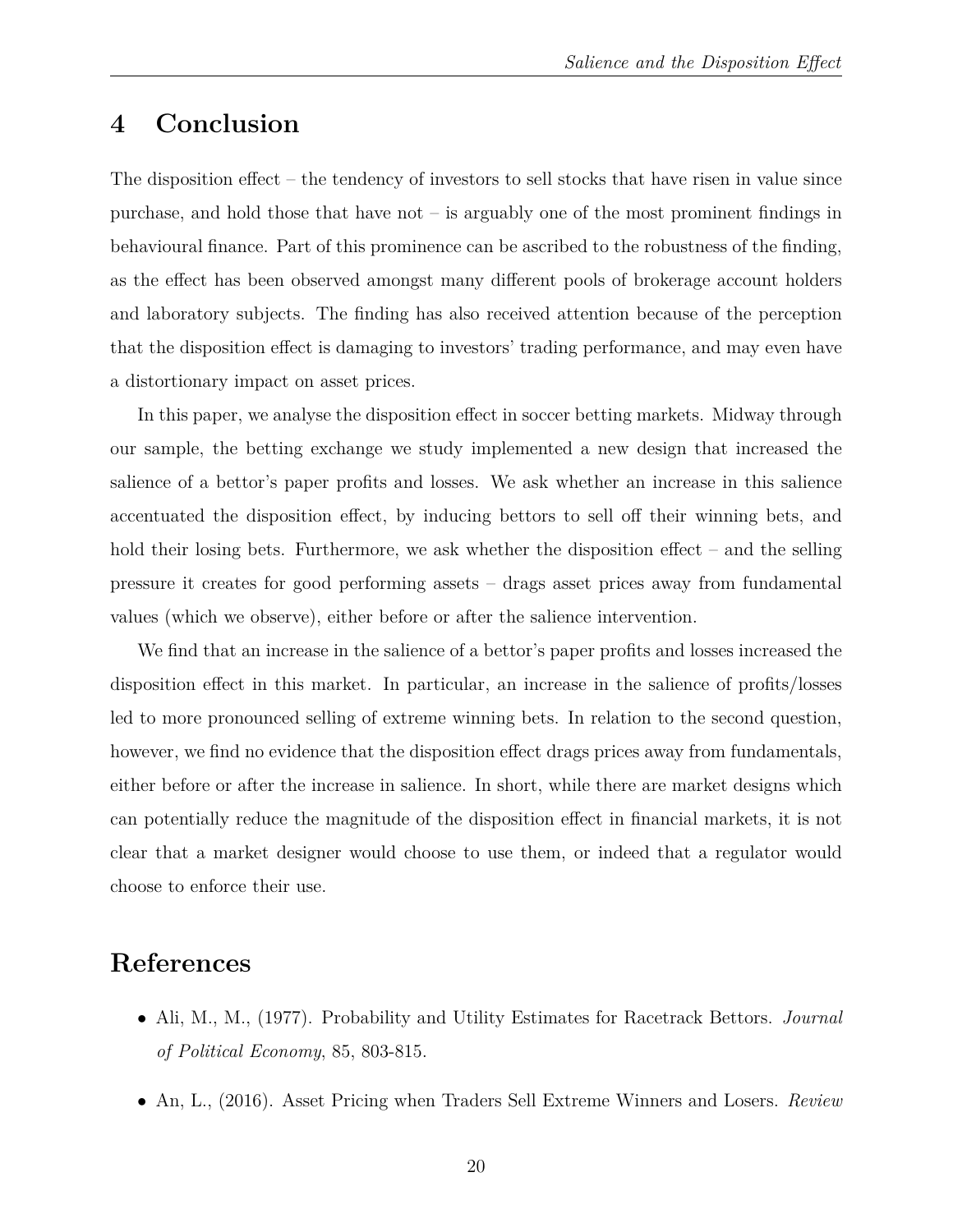*of Financial Studies*, 29, 823-861.

- An, L., Argyle, B., (2015). V-Shaped Disposition: Mutual Fund Trading Behavior and Price Effects. Working paper.
- Barberis, N., Huang, M., (2008). Stocks as Lotteries: The Implications of Probability Weighting for Security Prices. *American Economic Review*, 98, 2066-2100.
- Barberis, N., Xiong, W., (2009). What Drives the Disposition Effect? An Analysis of a Long-Standing Preference-Based Explanation. *Journal of Finance*, 64, 751-784.
- Ben-David, I., Hirshleifer, D., (2012). Are Investors Really Reluctant to Realize their Losses? Trading Responses to Past Returns and the Disposition Effect. *Review of Financial Studies*, 25, 2485-2532.
- Birru, J., (2015). Confusion of Confusions: A Test of the Disposition Effect and Momentum. *Review of Financial Studies*, 28, 1849-1873.
- Brown, A., (2014). Information Processing Constraints and Asset Mispricing. *Economic Journal*, 124, 245-268.
- Brown, A., (2015). Information Acquisition in Ostensibly Efficient Markets. *Economica*, 82, 420-447.
- Brown, A., Yang, F., (2014). The Role of Speculative Trade in Market Efficiency: Evidence from a Betting Exchange. *Review of Finance*, forthcoming.
- Brown, A., Yang, F., (2016). Limited Cognition and Clustered Asset Prices: Evidence from Betting Markets. *Journal of Financial Markets*, 29, 27-46.
- Da Costa Jr. N., Goulart, M., Cupertino, C., Macedo Jr., J., Da Silva, S., (2013). The Disposition Effect and Investor Experience. *Journal of Banking and Finance*, 37, 1669-1675.
- De Bondt, W., F., M., Thaler (1985). Does the Stock Market Overreact? *Journal of Finance*, 40, 793-805.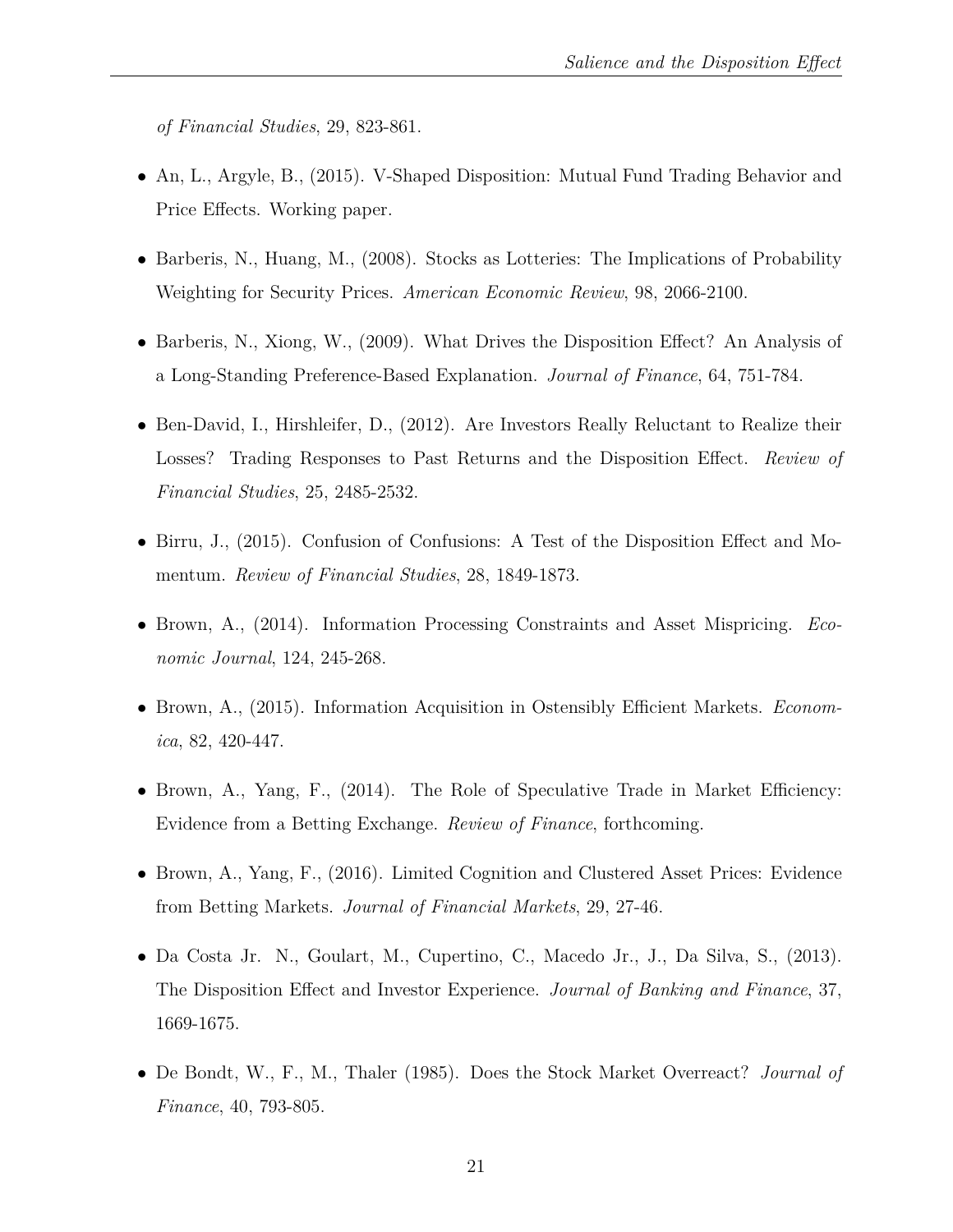- DellaVigna, S., Pollet, J., M., (2009). Investor Inattention and Friday Earnings Announcements. *Journal of Finance*, 64, 709-749.
- Dhar, R., Zhu, N., (2006). Up Close and Personal: Investor Sophistication and the Disposition Effect. *Management Science*, 52, 726-740.
- Fama, E., F., (1998). Market Efficiency, Long-Term Returns, and Behavioral Finance. *Journal of Financial Economics*, 49, 283-306.
- Frazzini, A., (2006). The Disposition Effect and Underreaction to News. *Journal of Finance*, 61, 2017-2046.
- Frydman, C., Rangel, A., (2014). Debiasing the Disposition Effect by Reducing the Saliency of Information about a Stock's Purchase Price. *Journal of Economic Behavior and Organization*, 107, 542-552.
- Genesove, D., Mayer, C., (2001). Loss Aversion and Seller Behavior: Evidence from the Housing Market. *Quarterly Journal of Economics*, 116, 1233-1260.
- Grinblatt, M., Han, B., (2005). Prospect Theory, Mental Accounting, and Momentum. *Journal of Financial Economics*, 78, 311-339.
- Hartzmark, S., M., Solomon, D., H., (2012). Efficiency and the Disposition Effect in NFL Prediction Markets. *Quarterly Journal of Finance*, 2, 1250013.
- Hens, T., Vlcek, M., (2011) Does Prospect Theory Explain the Disposition Effect? *Journal of Behavioral Finance*, 12, 141-157
- Hirshleifer, D., Lim, S., S., Teoh, S., H., (2009). Driven to Distraction: Extraneous Events and Underreaction to Earnings News. *Journal of Finance*, 64, 2289-2325.
- Horrace, W., C., Oaxaca, R., L., (2006). Results on the Bias and Inconsistency of Ordinary Least Squares for the Linear Probability Model. *Economics Letters*, 90, 321- 327.
- Jegadeesh, N., Titman, S., (1993). Returns to Buying Winners and Selling Losers: Implications for Stock Market Efficiency. *Journal of Finance*, 48, 65-91.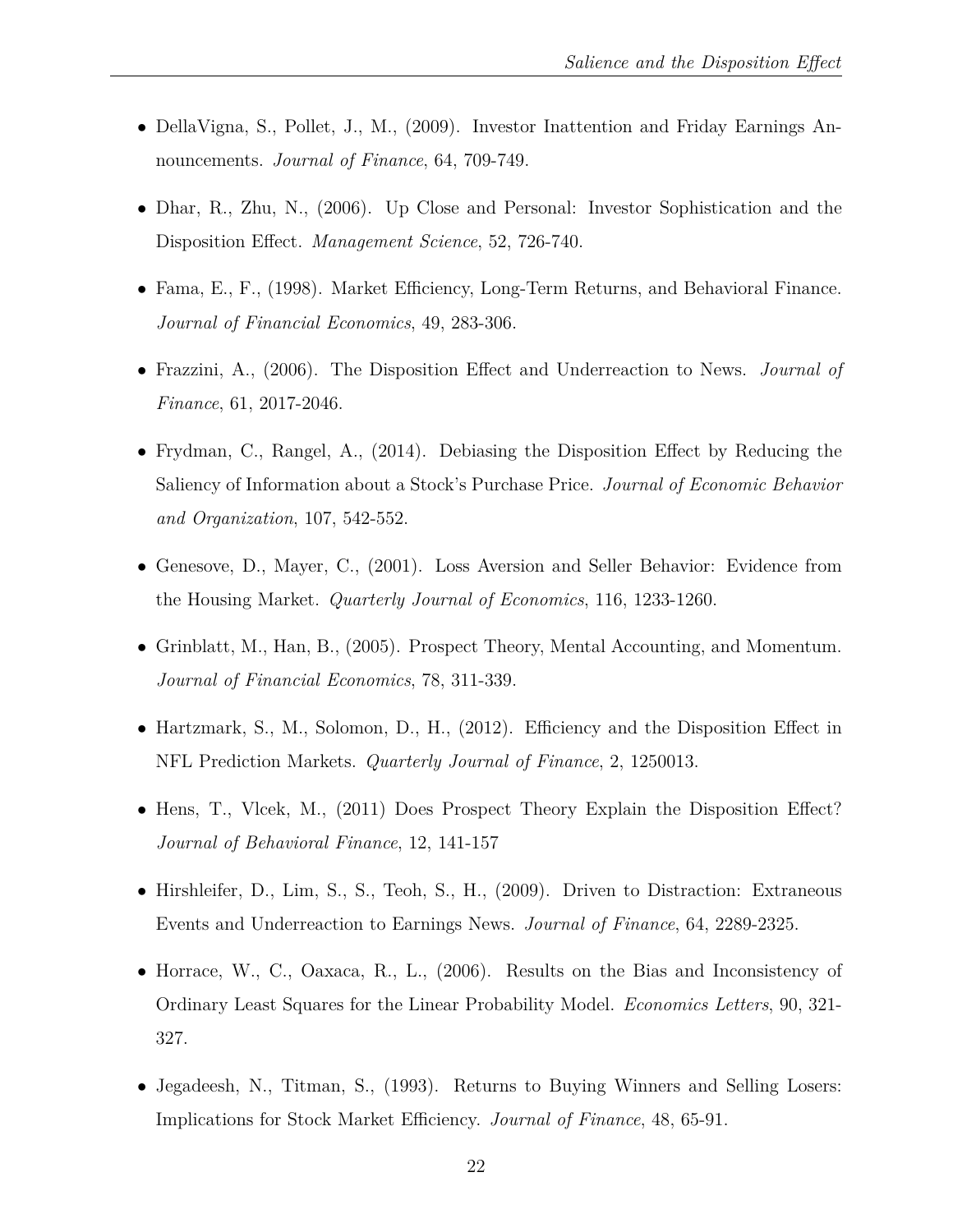- Kahneman, D., Tversky, A., (1979). Prospect Theory: An Analysis of Decision under Risk. *Econometrica*, 47, 263-292.
- Kaustia, M., (2004). Market-Wide Impact of the Disposition Effect: Evidence from IPO Trading Volume. *Journal of Financial Markets*, 7, 207-235.
- Kumar, A., (2009). Who Gambles in the Stock Market? *Journal of Finance*, 66, 1889-1933.
- Kuo, W., Y., Lin, T., C., Zhao, J., (2015). Cognitive Limitation and Investment Performance: Evidence from Limit Order Clustering. *Review of Financial Studies*, 28, 838-875.
- Lee, C., M., C., Ready, M., J., (1991). Inferring Trade Direction from Intraday Data. *Journal of Finance*, 46, 733-746.
- List, J., A., (2003). Does Market Experience Eliminate Market Anomalies? *Quaterly Journal of Economics,*, 118, 41-71.
- Loomes, G., Starmer, C., Sugden, R., (2003). Do Anomalies Disappear in Repeated Markets? *Economic Journal*, 113, 153-166.
- Odean, T., (1998). Are Investors Reluctant to Realize their Losses? *Journal of Finance*, 53, 1775-1798.
- Shefrin, H., Statman, M., (1985). The Disposition to Sell Winners Too Early and Ride Losers Too Long: Theory and Evidence. *Journal of Finance*, 40, 777-790.
- Snowberg, E., Wolfers, J., (2010). Explaining the Favorite-Long Shot Bias: Is it Risk Love or Misperceptions? *Journal of Political Economy*, 118, 723-746.
- Tversky, A., Kahneman, D., (1992). Advances in Prospect Theory: Cumulative Representation of Uncertainty. *Journal of Risk and Uncertainty*, 5, 297-323.
- Weber, M., Camerer, C., F., (1998). The Disposition Effect in Securities Trading: An Experimental Analysis. *Journal of Economic Behavior and Organization*, 33, 167-184.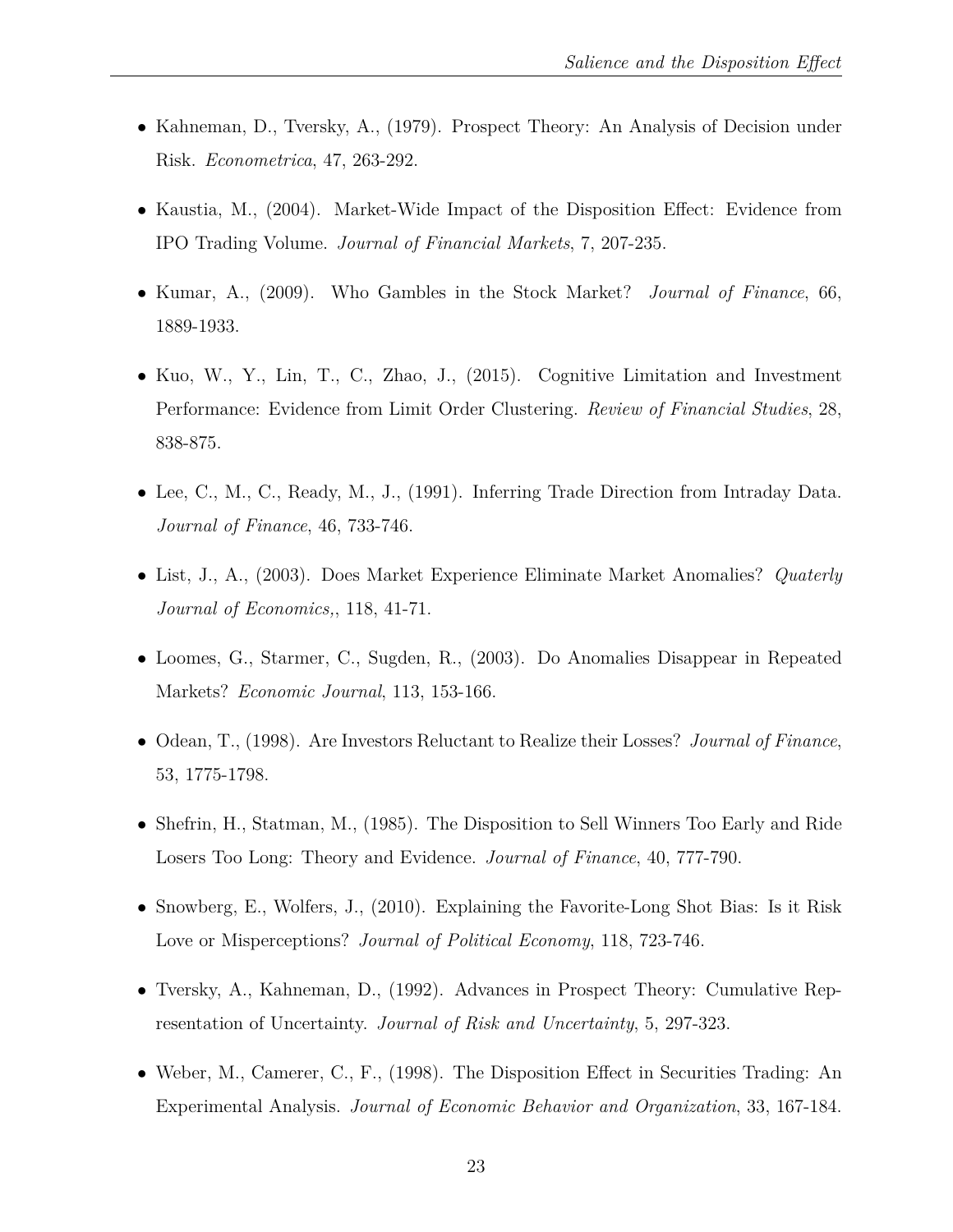• von Beschwitz, B., Massa, M., (2015). Biased Shorts: Short sellers' Disposition Effect and Limits to Arbitrage. International Finance Discussion Papers 1147.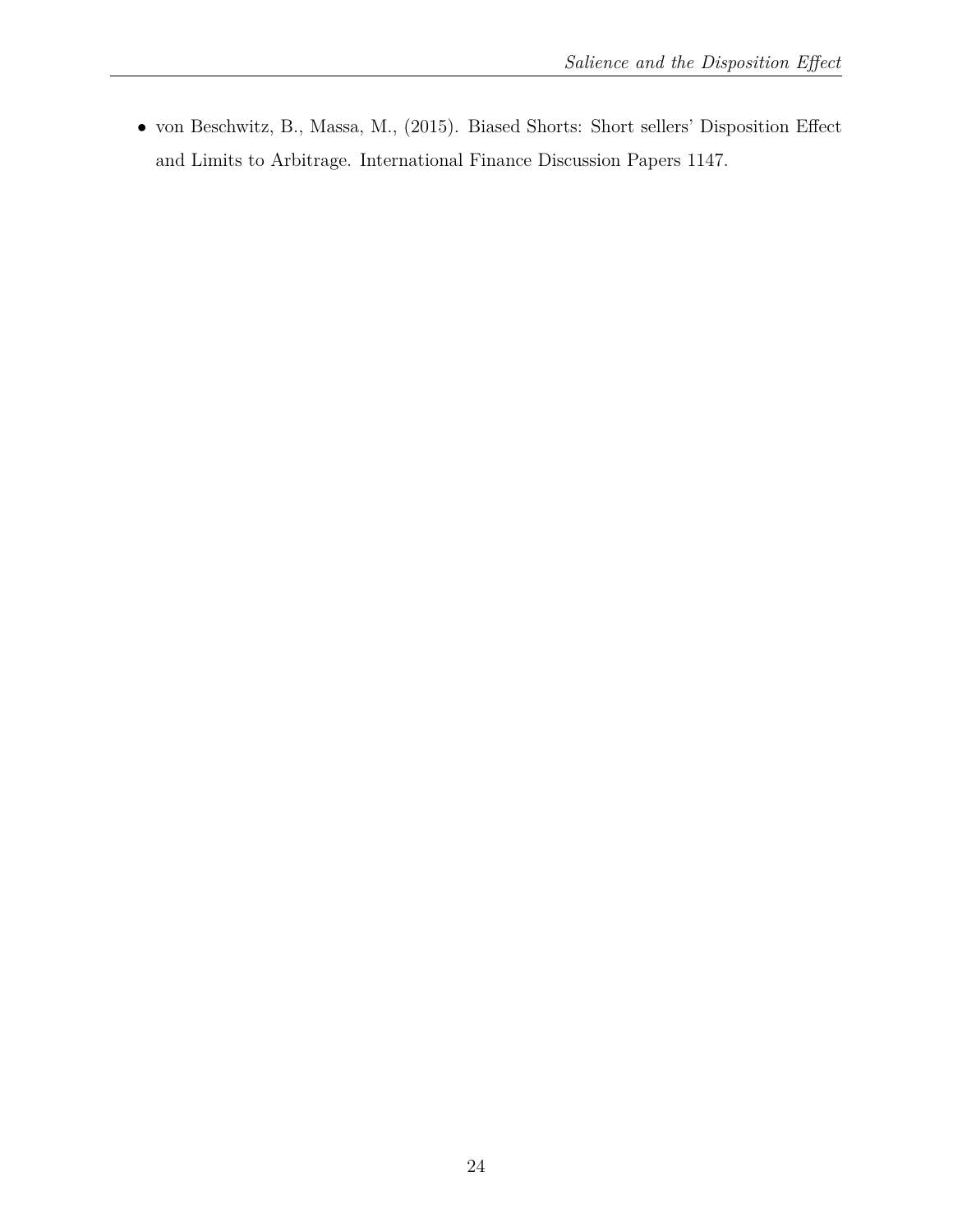## **Figures and Tables**

| Swansea 0-0 Man City<br>$\star$<br>Ŧ                                          |               |               |                 |                        | □             | Live Stream<br>Multiples |
|-------------------------------------------------------------------------------|---------------|---------------|-----------------|------------------------|---------------|--------------------------|
|                                                                               |               |               |                 |                        |               |                          |
| Liability:<br>Cash Out £5.08<br>£5.00                                         | Profit £0.08  | Min           |                 |                        | Max [?]       |                          |
| <b>Match Odds</b><br>Cash Out   Rules<br>Betfair SP <sup>[?]</sup><br>In-Play |               |               |                 | Matched: GBP 1,506,350 |               | Refresh                  |
| 3 selections                                                                  | 100.7%        |               | <b>Back all</b> | Lay all                |               | 99.1%                    |
| 4ú.<br>Swansea<br>£19.50                                                      | 4.5<br>£1829  | 4.6<br>£828   | 4.7<br>£806     | 4.8<br>E2              | 4.9<br>£878   | 5<br>£1399               |
| 益<br><b>Man City</b><br>$-£5.00$                                              | 1.76<br>£3443 | 1.77<br>£3109 | 1.78<br>£1706   | 1.8<br>£440            | 1.81<br>£3543 | 1.82<br>£2532            |
| 4ú<br><b>The Draw</b><br>$-E5.00$                                             | 4.1<br>£1718  | 4.2<br>£1451  | 4.3<br>£2794    | 4.4<br>£3096           | 4.5<br>£2861  | 4.6<br>£1251             |

Figure 1: **Salience and Cash-Outs**. A screenshot of the Betfair limit order book. The Cash-Out feature in the middle of the screen was introduced in February 2011. Quotes to back (buy) an outcome are on the left, with quotes to lay (sell) an outcome on the right. The screenshot is taken from inplay betting on the match between Swansea City and Manchester City on the 17th May 2015, a match outside of our sample.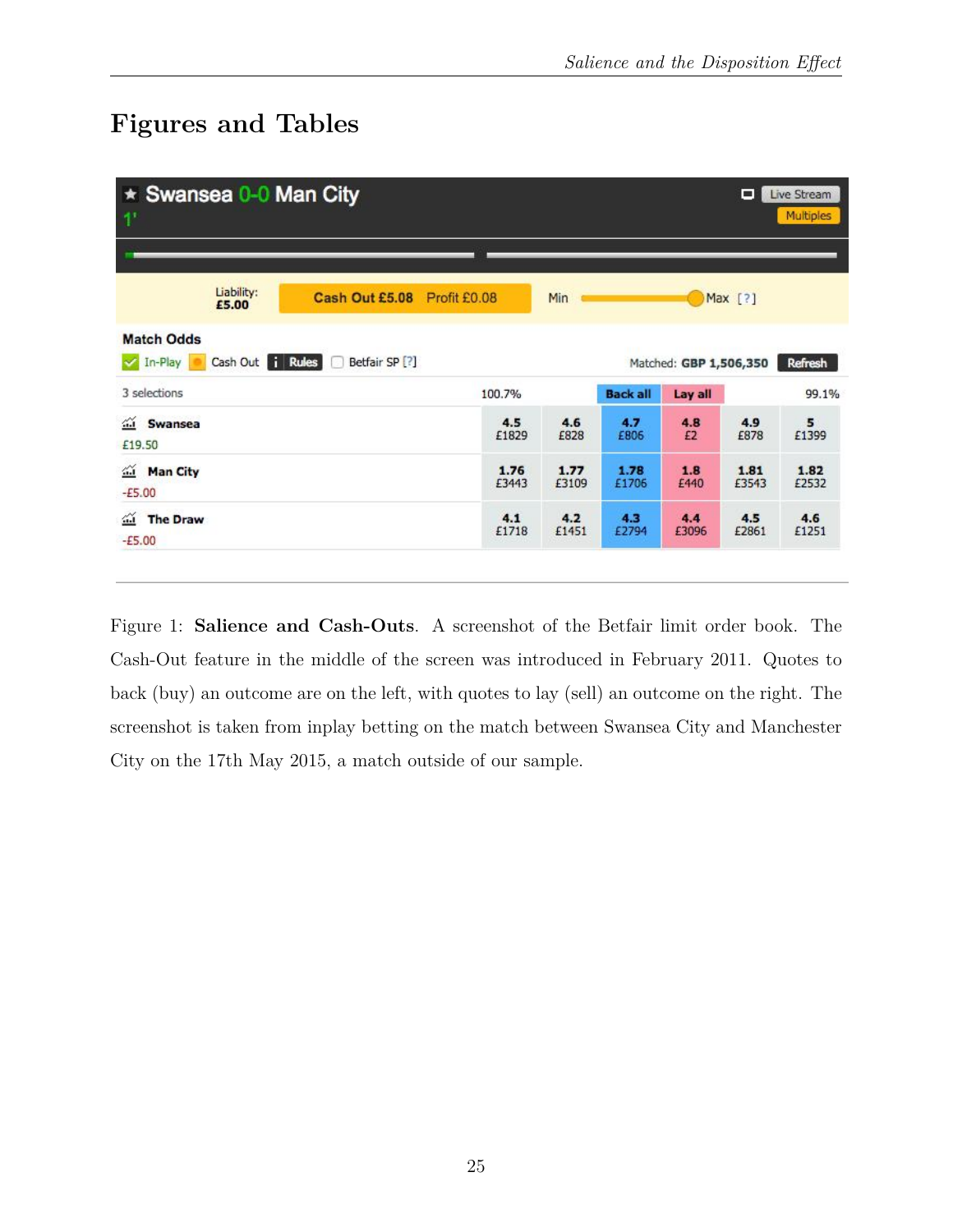

Figure 2: **Sell Orders**. The frequency of sell (lay) market orders, plotted against the difference between the current inplay price (implied win probability) and the average prematch price for that bet. This difference is rounded to 1 decimal place to create sufficiently large buckets of observations. Data are taken from Betfair exchange betting on English Premier League soccer matches from season 2008/9 to 2013/14.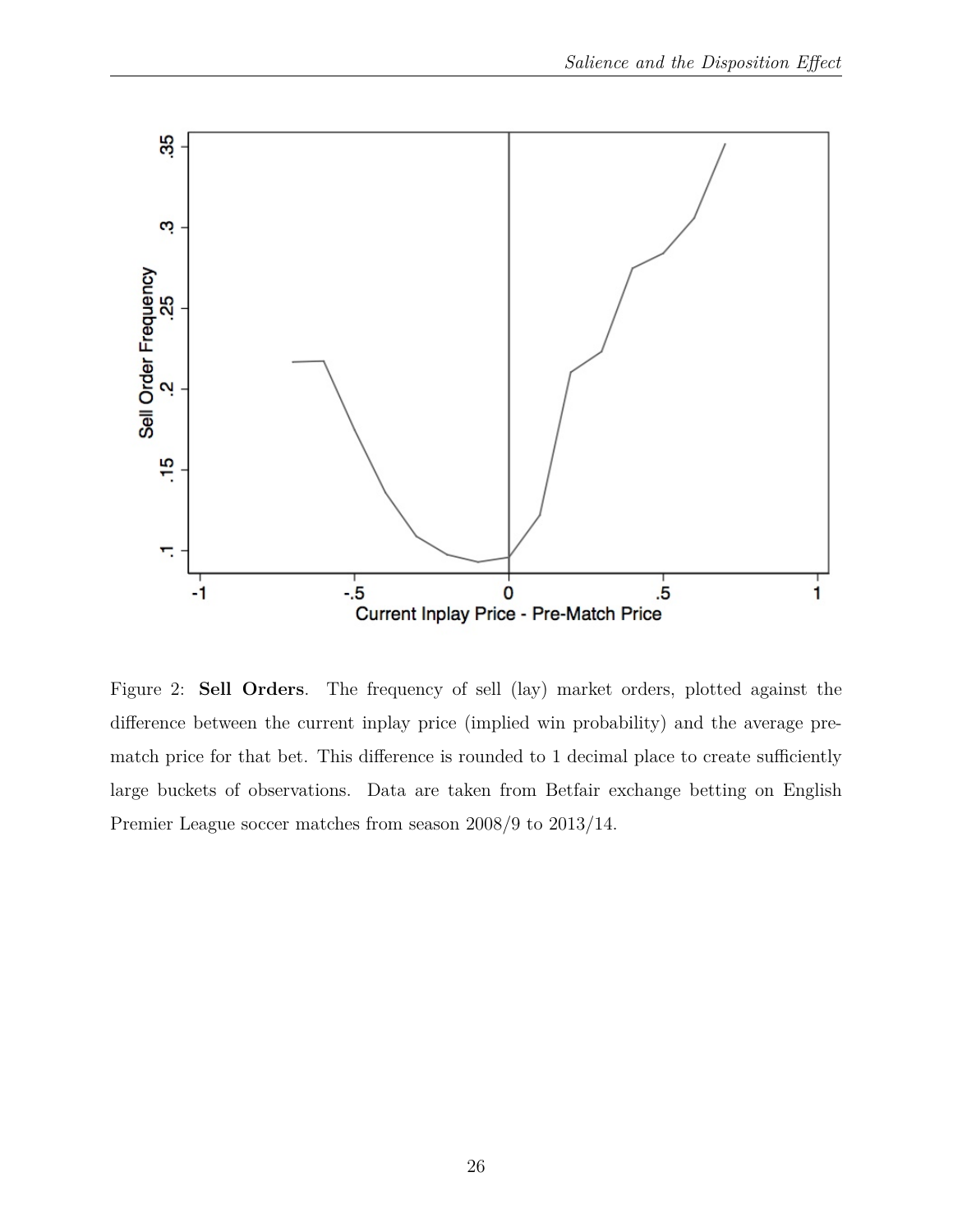

Figure 3: **Buy Orders**. The frequency of buy (back) market orders, plotted against the difference between the current inplay price (implied win probability) and the average prematch price for that bet. This difference is rounded to 1 decimal place to create sufficiently large buckets of observations. Data are taken from Betfair exchange betting on English Premier League soccer matches from season 2008/9 to 2013/14.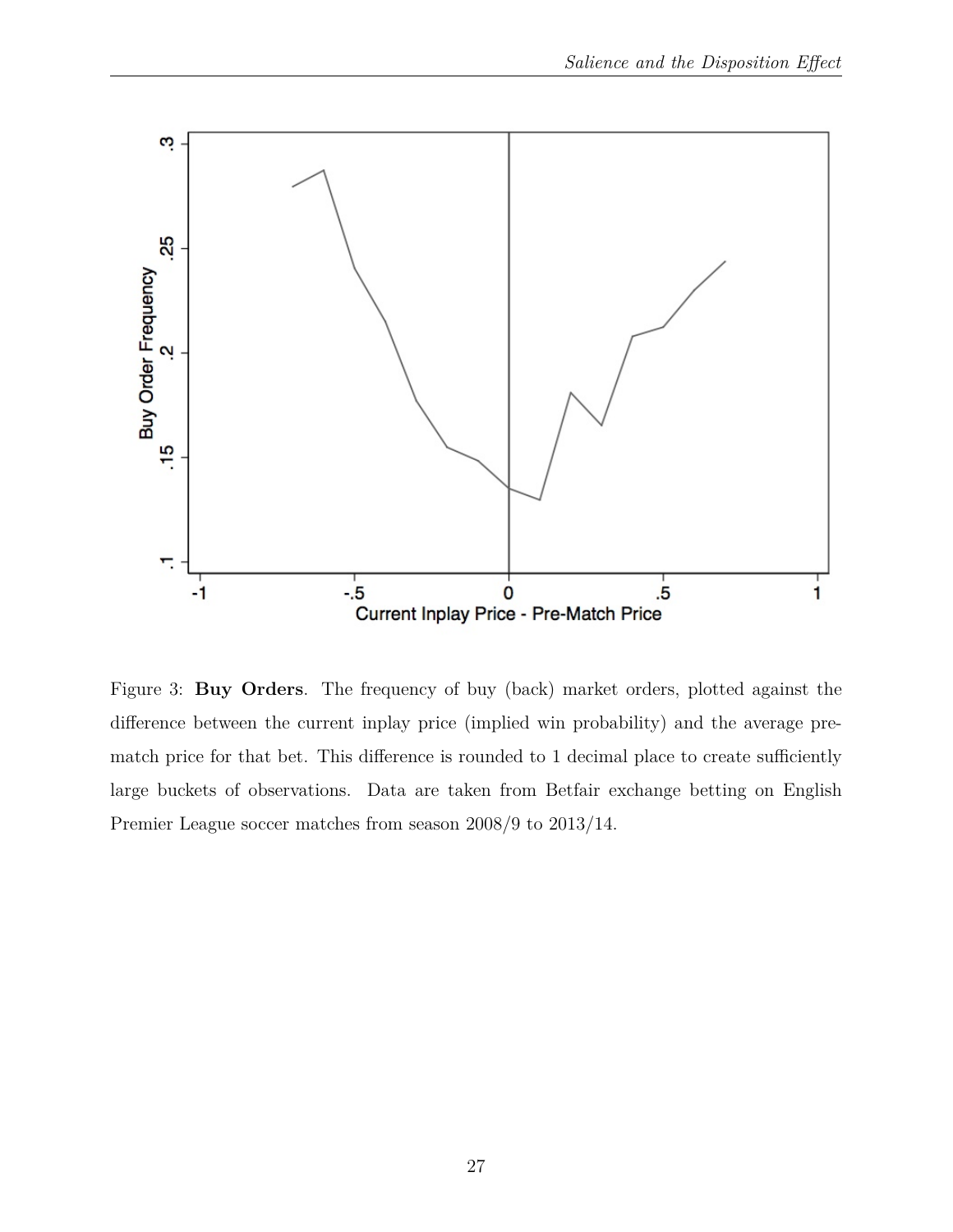

Figure 4: **Sell Orders: Salience Treatment**. The frequency of sell (lay) market orders, plotted against the difference between the current inplay price (implied win probability) and the average pre-match price for that bet. This difference is rounded to 1 decimal place to create sufficiently large buckets of observations. The sample is broken down into the period prior to Cash-Out ('Untreated'), and the period after the introduction of Cash-Out in February 2011 ('Treated'). Data are taken from Betfair exchange betting on English Premier League soccer matches from season 2008/9 to 2013/14.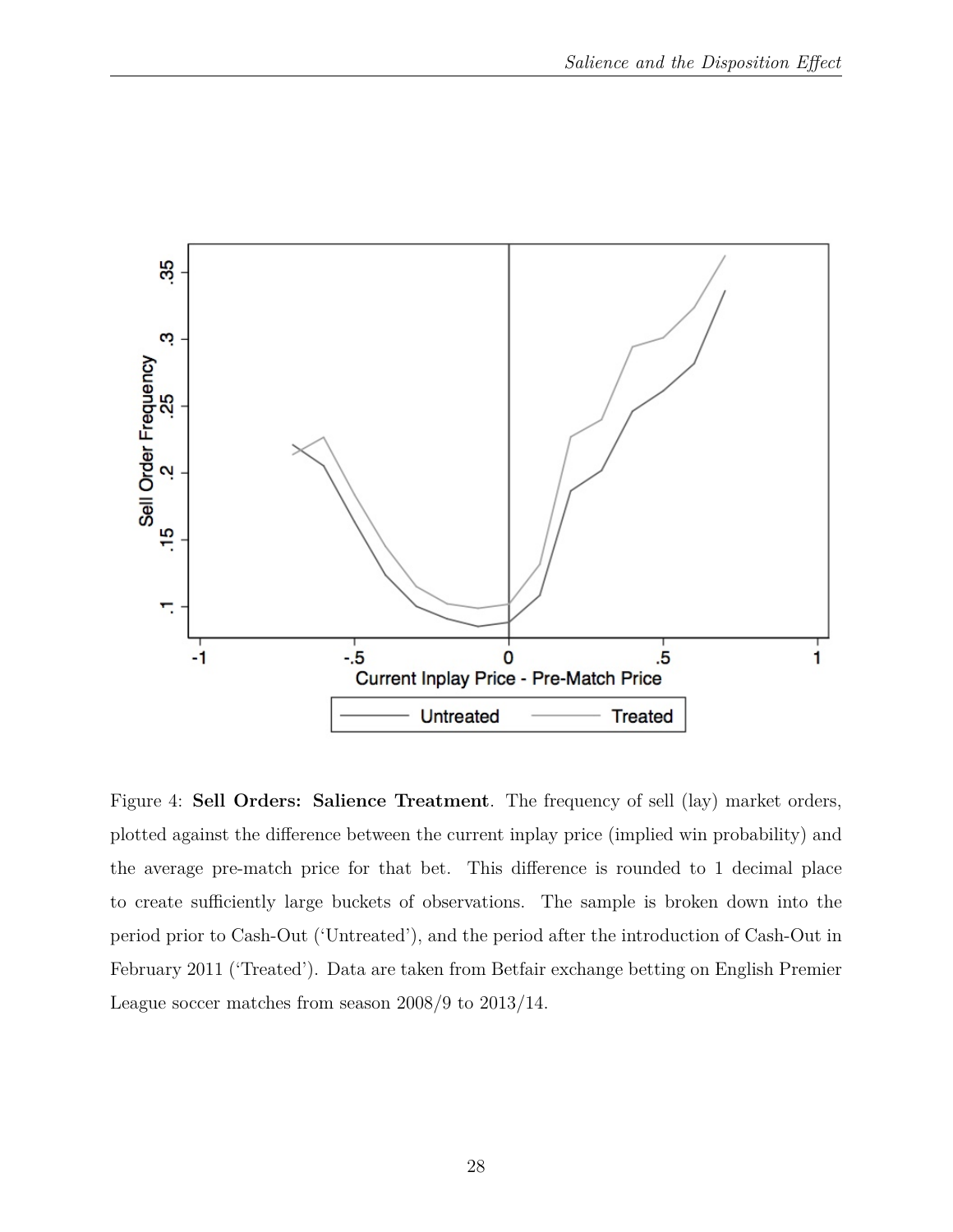

Figure 5: **Buy Orders: Salience Treatment**. The frequency of buy (back) market orders, plotted against the difference between the current inplay price (implied win probability) and the average pre-match price for that bet. This difference is rounded to 1 decimal place to create sufficiently large buckets of observations. The sample is broken down into the period prior to Cash-Out ('Untreated'), and the period after the introduction of Cash-Out in February 2011 ('Treated'). Data are taken from Betfair exchange betting on English Premier League soccer matches from season 2008/9 to 2013/14.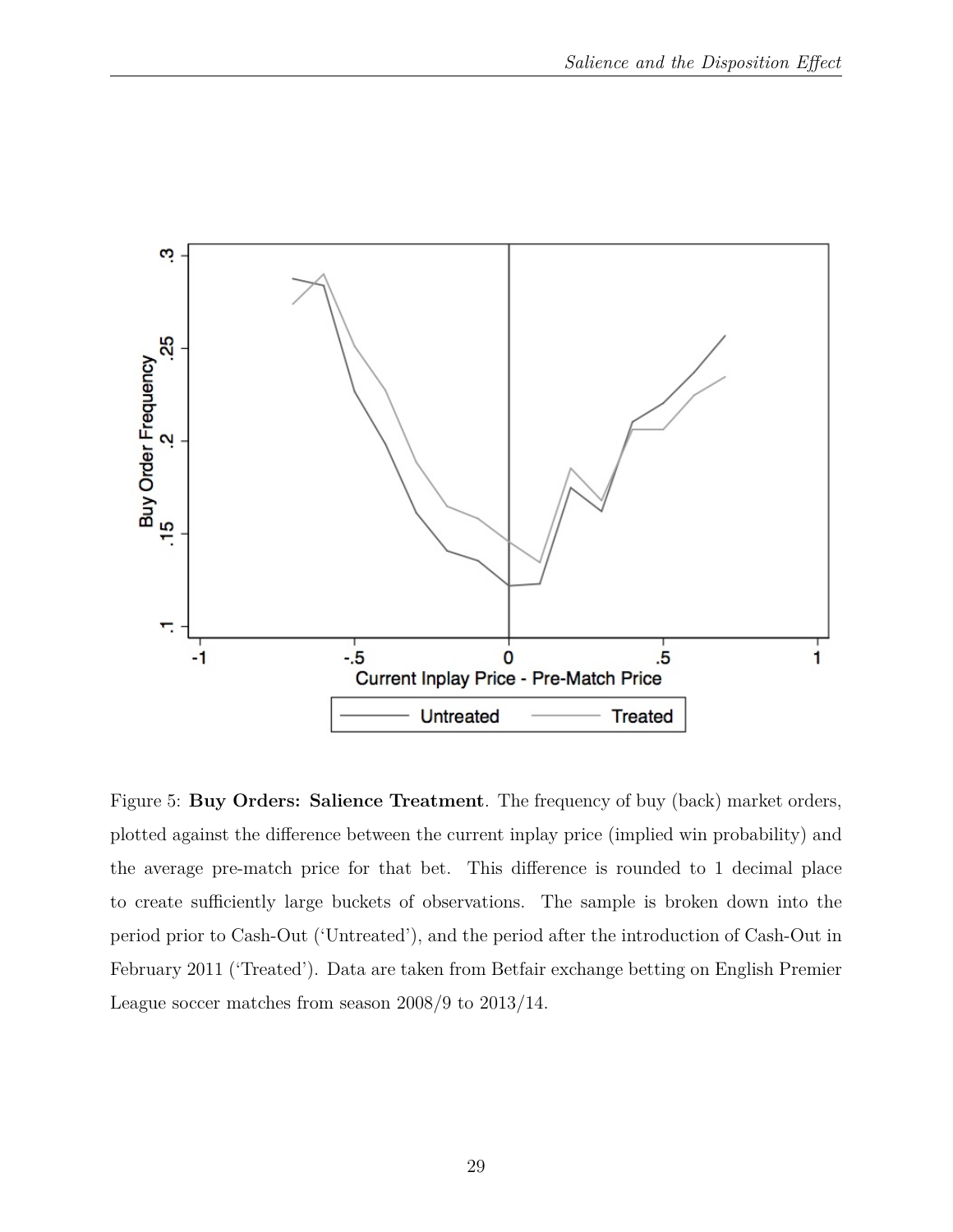| Table 1: Summary Statistics      |            |      |           |          |      |
|----------------------------------|------------|------|-----------|----------|------|
| Prices (Implied Win Probability) | Obs        | Mean | Std. Dev. | Min      | Max  |
| Pre-Match Price                  | 89,087,137 | .333 | .18       | .024     | .921 |
| Inplay Price                     | 39,647,847 | .332 | .266      | .001     | .985 |
| <b>Orders</b>                    | Obs        | Mean | Std. Dev. | Min      | Max  |
| Inplay Back (Buy) Order          | 42,358,869 | .145 | .352      | $\theta$ | 1    |
| Inplay Lay (Sell) Order          | 42,358,869 | .122 | .328      | $\theta$ |      |

Summary statistics on prices (implied win probabilities) and orders. In the top panel, summary statistics on prices are displayed for both the pre-match period and the inplay period. Prices are sampled every second. In the bottom panel, summary statistics are displayed on two indicator variables: one for back (buy) market orders and one for lay (sell) market orders. The direction of trade (buy or sell) is classified by the Lee and Ready (1991) algorithm (see Section 2).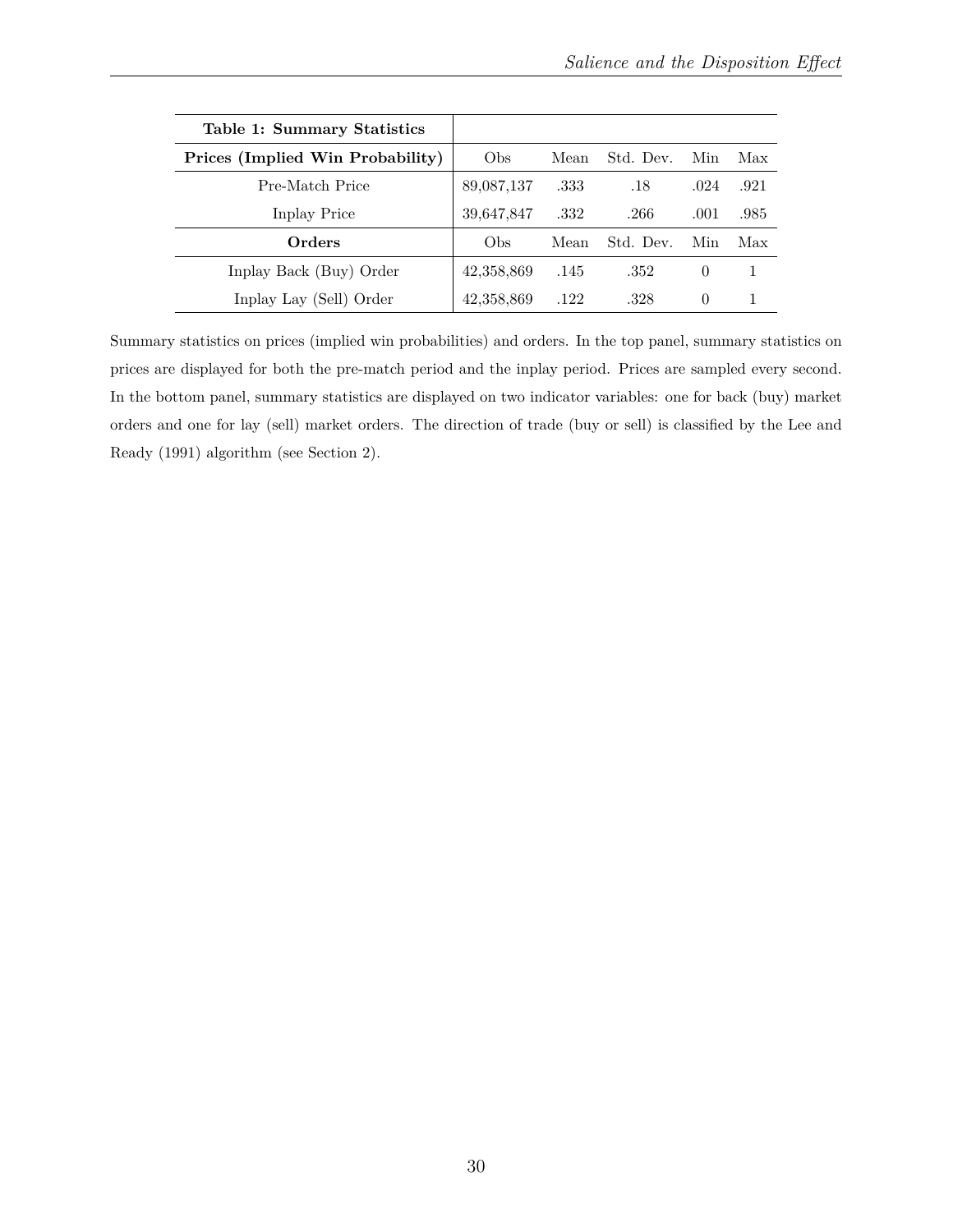| Table 2: Disposition Effect |                  |                        |                  |
|-----------------------------|------------------|------------------------|------------------|
| Dependent Variable:         | Lay (Sell) Order | Dependent Variable:    | Back (Buy) Order |
| Intercept                   | $0.099***$       | Intercept              | $0.154***$       |
|                             | (.000)           |                        | (.001)           |
| Above Pre-Match Price       | $0.07***$        | Below Pre-Match Price  | 0.000            |
|                             | (.001)           |                        | (.001)           |
| No. of Clusters (Bets)      | 6.318            | No. of Clusters (Bets) | 6,318            |
| No. of Observations         | 39,623,646       | No. of Observations    | 39,623,646       |
| $R^2$                       | 0.0109           | $\,R^2$                | $\overline{0}$   |

Regressions to establish whether traders exhibit a disposition effect in this market. In the left panel, an indicator variable equalling 1 if a lay (sell) market order was placed, is regressed on an indicator variable equalling 1 if the bet was, at the time, quoted at a higher price (implied win probability) than its pre-match average. In the right panel, an indicator variable equalling 1 if a back (buy) market order was placed, is regressed on an indicator variable equalling 1 if the bet was, at the time, quoted at a lower price (implied win probability) than its pre-match average. The second regression looks for a reverse or short-sellers' disposition effect. Data are taken from Betfair exchange betting on matches from the 2008/9 season to the 2013/14 season of the English Premier League. Estimation is by OLS, heteroskedasticity-consistent standard errors are clustered at the bet level, and \*\*\*\* indicates significance at the 0.1% level.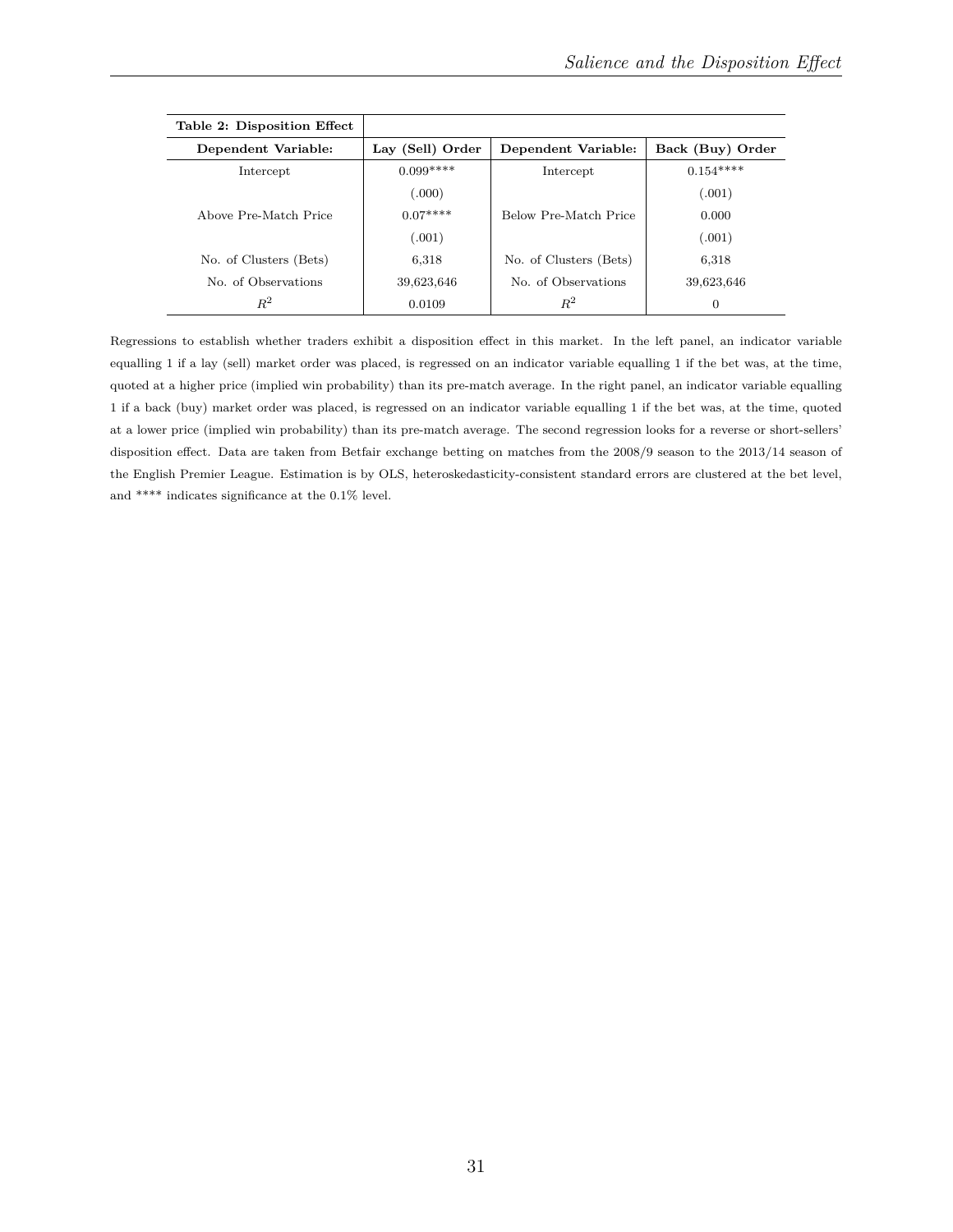| Table 3: V-Shaped Disposition Effect      |                  |
|-------------------------------------------|------------------|
| Dependent Variable:                       | Lay (Sell) Order |
| Intercept                                 | $0.084***$       |
|                                           | (.001)           |
| Above Pre-Match Price                     | $0.012***$       |
|                                           | (.001)           |
| Abs. Diff. in Price                       | $0.115***$       |
|                                           | (.006)           |
| Above Pre-Match Price*Abs. Diff. in Price | $0.291***$       |
|                                           | (.01)            |
| No. of Clusters (Bets)                    | 6,318            |
| No. of Observations                       | 39,647,300       |
| $R^2$                                     | 0.031            |
| Dependent Variable:                       | Back (Buy) Order |
| Intercept                                 | $0.12***$        |
|                                           | (.001)           |
| <b>Below Pre-Match Price</b>              | $0.013***$       |
|                                           | (.001)           |
| Abs. Diff. in Price                       | $0.19***$        |
|                                           | (.005)           |
| Below Pre-Match Price*Abs. Diff. in Price | $-0.021*$        |
|                                           | (.012)           |
| No. of Clusters (Bets)                    | 6,318            |
| No. of Observations                       | 39,647,300       |
| $R^2$                                     | 0.005            |

Regressions to establish whether traders exhibit a V-shaped disposition effect in this market. In the top panel we analyse sell orders (the standard disposition effect), with buy orders (the short-sellers' disposition effect) in the bottom panel. In the top panel, an indicator variable equalling 1 if a lay (sell) market order was placed, is regressed on an indicator variable equalling 1 if the bet was, at the time, quoted at a higher price (implied win probability) than its pre-match average, the absolute difference between the pre-match price and the current price, and an interaction between the two variables. We repeat the same exercise in the bottom panel for short-sellers; for these traders profits are reaped when the bet is priced lower than it was pre-match. Data are taken from Betfair exchange betting on matches from the 2008/9 season to the 2013/14 season of the English Premier League. Estimation is by OLS, heteroskedasticity-consistent standard errors are clustered at the bet level, and \*\*\*\* and \* indicates significance at the 0.1% and 10% level respectively.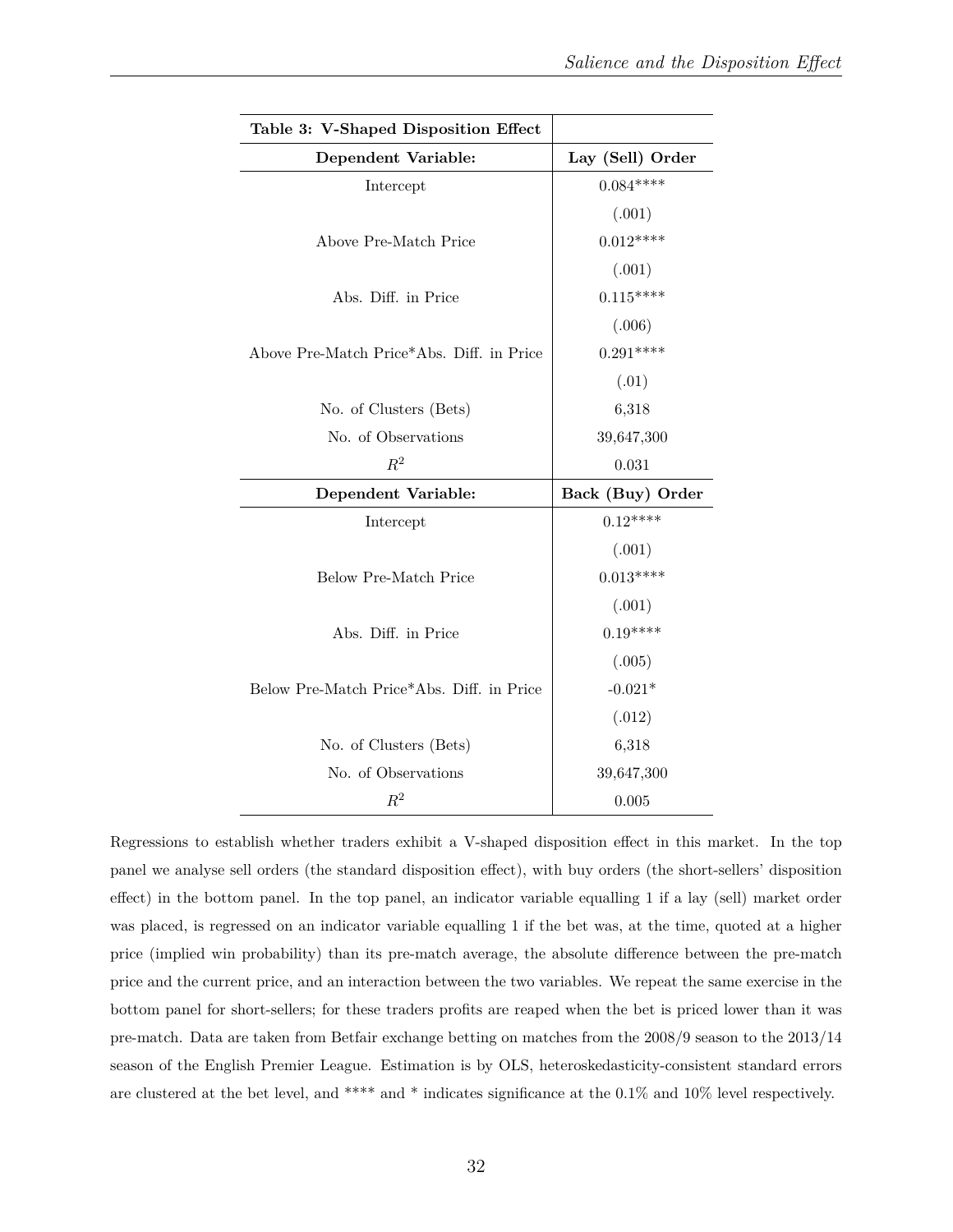| Table 4: Salience Treatment     |                  |                                 |                  |
|---------------------------------|------------------|---------------------------------|------------------|
| Dependent Variable:             | Lay (Sell) Order | Dependent Variable:             | Back (Buy) Order |
| Intercept                       | $0.091***$       | Intercept                       | $0.148***$       |
|                                 | (.001)           |                                 | (.001)           |
| Above Pre-Match Price           | $0.062***$       | Below Pre-Match Price           | $-0.007***$      |
|                                 | (.002)           |                                 | (.002)           |
| Treatment                       | $0.014***$       | Treatment                       | $0.01***$        |
|                                 | (.001)           |                                 | (.002)           |
| Above Pre-Match Price*Treatment | $0.014***$       | Below Pre-Match Price*Treatment | $0.014***$       |
|                                 | (.003)           |                                 | (.003)           |
| No. of Clusters (Bets)          | 6,318            | No. of Clusters (Bets)          | 6,318            |
| No. of Observations             | 39,623,646       | No. of Observations             | 39,623,646       |
| $R^2$                           | 0.0118           | $R^2$                           | 0.0008           |

Regressions to establish whether an increase in the salience of a trader's position – brought about by the introduction of the Cash-Out facility on Betfair in February 2011 – exacerbates the disposition effect. In the left panel, an indicator variable equalling 1 if a lay (sell) market order was placed, is regressed on an indicator variable equalling 1 if the bet was, at the time, quoted at a higher price (implied win probability) than its pre-match average, an indicator variable equalling 1 if the match was post-treatment (i.e. after February 2011), and an interaction between the two aforementioned indicators. In the right panel, an indicator variable equalling 1 if a back (buy) market order was placed, is regressed on an indicator variable equalling 1 if the bet was, at the time, quoted at a lower price (implied win probability) than its pre-match average, an indicator variable equalling 1 if the match was post-treatment (i.e. after February 2011), and an interaction between the two aforementioned indicators. The second regression looks for a reverse or short-sellers' disposition effect, and any impact of the Cash-Out facility on this effect. Data are taken from Betfair exchange betting on matches from the 2008/9 season to the 2013/14 season of the English Premier League. Estimation is by OLS, heteroskedasticity-consistent standard errors are clustered at the bet level, and \*\*\*\* and \*\*\* indicates significance at the 0.1% and 1% level respectively.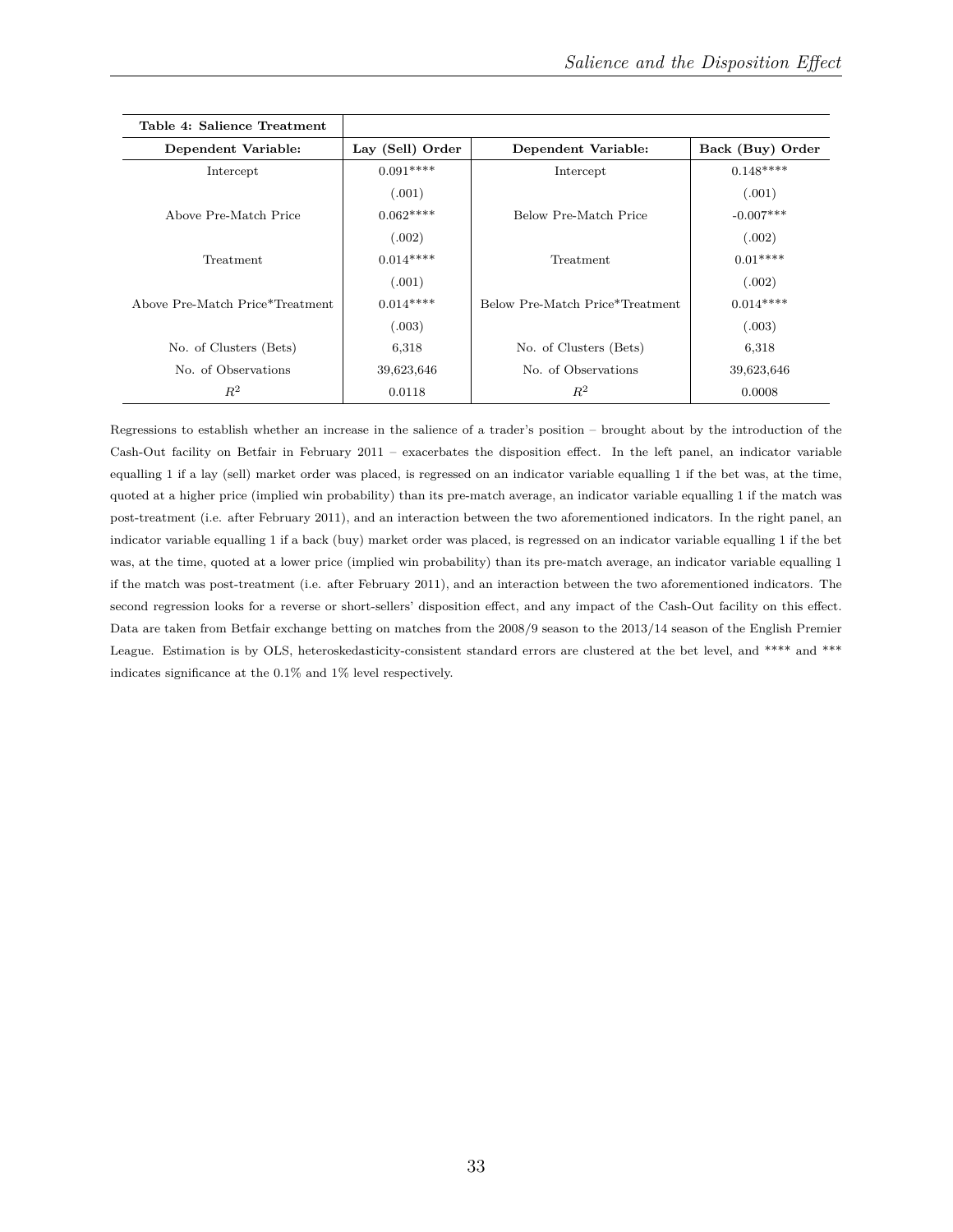| Table 5: Salience (Robustness)  |                  |                                 |                  |
|---------------------------------|------------------|---------------------------------|------------------|
| Dependent Variable:             | Lay (Sell) Order | Dependent Variable:             | Back (Buy) Order |
| Intercept                       | $0.09***$        | Intercept                       | $0.146***$       |
|                                 | (.001)           |                                 | (.001)           |
| Above Pre-Match Price           | $0.059***$       | Below Pre-Match Price           | $-0.01***$       |
|                                 | (.002)           |                                 | (.002)           |
| Treatment                       | $0.017***$       | Treatment                       | $0.014***$       |
|                                 | (.002)           |                                 | (.002)           |
| Above Pre-Match Price*Treatment | $0.017***$       | Below Pre-Match Price*Treatment | $0.018***$       |
|                                 | (.003)           |                                 | (.003)           |
| No. of Clusters (Bets)          | 5,254            | No. of Clusters (Bets)          | 5,254            |
| No. of Observations             | 32,884,742       | No. of Observations             | 32,884,742       |
| $\mathbb{R}^2$                  | 0.0121           | $R^2$                           | 0.0013           |

Regressions to establish whether an increase in the salience of a trader's position – brought about by the introduction of the Cash-Out facility on Betfair in February 2011 – exacerbates the disposition effect. This time, data from the 2010/11 season is dropped from the analysis to ensure we have complete seasons before and after the introduction of Cash-Out. In the left panel, an indicator variable equalling 1 if a lay (sell) market order was placed, is regressed on an indicator variable equalling 1 if the bet was, at the time, quoted at a higher price (implied win probability) than its pre-match average, an indicator variable equalling 1 if the match was post-treatment (i.e. after February 2011), and an interaction between the two aforementioned indicators. In the right panel, an indicator variable equalling 1 if a back (buy) market order was placed, is regressed on an indicator variable equalling 1 if the bet was, at the time, quoted at a lower price (implied win probability) than its pre-match average, an indicator variable equalling 1 if the match was post-treatment (i.e. after February 2011), and an interaction between the two aforementioned indicators. The second regression looks for a reverse or short-sellers' disposition effect, and any impact of the Cash-Out facility on this effect. Data are taken from Betfair exchange betting on matches from the 2008/9 season to the 2013/14 season of the English Premier League (excluding season 2010/11). Estimation is by OLS, heteroskedasticity-consistent standard errors are clustered at the bet level, and \*\*\*\* indicates significance at the 0.1% level.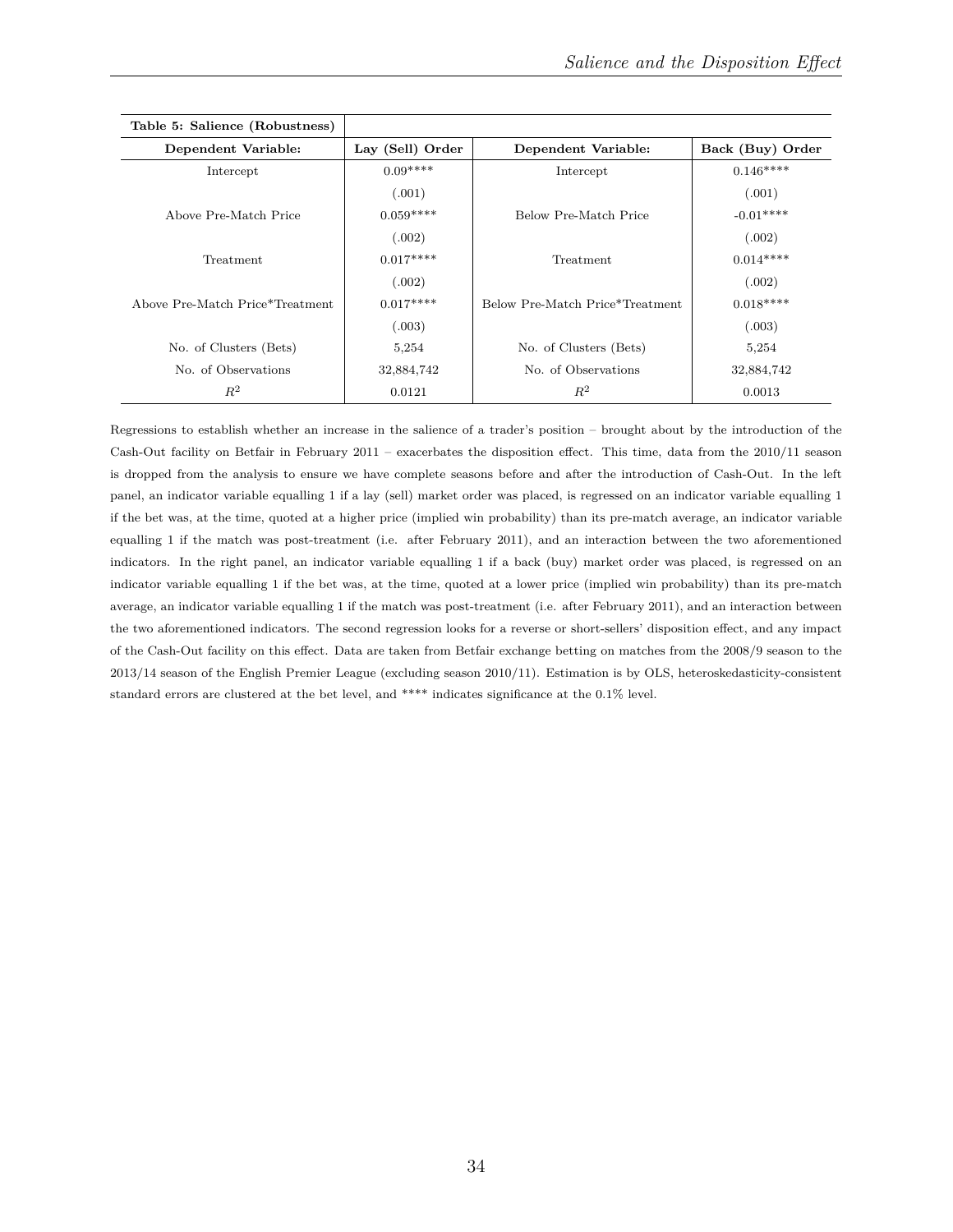| Table 6: Placebo Tests        |                  |                               |                  |
|-------------------------------|------------------|-------------------------------|------------------|
| Dependent Variable:           | Lay (Sell) Order | Dependent Variable:           | Back (Buy) Order |
| Intercept                     | $0.085***$       | Intercept                     | $0.138***$       |
|                               | (.002)           |                               | (.002)           |
| Above Pre-Match Price         | $0.056***$       | Below Pre-Match Price         | $-0.013***$      |
|                               | (.003)           |                               | (.003)           |
| Placebo                       | $0.009***$       | Placebo                       | $0.015***$       |
|                               | (.002)           |                               | (.003)           |
| Above Pre-Match Price*Placebo | 0.005            | Below Pre-Match Price*Placebo | 0.006            |
|                               | (.004)           |                               | (.005)           |
| No. of Clusters (Bets)        | 2,037            | No. of Clusters (Bets)        | 2,037            |
| No. of Observations           | 12,883,311       | No. of Observations           | 12,883,311       |
| $R^2$                         | 0.0088           | $R^2$                         | 0.001            |

Placebo tests to establish whether the earlier results were indeed due to the introduction of the Cash-Out facility, or due to time trends in the frequency of buy and sell orders. This time, only data from the 2008/9 and 2009/10 seasons are included, both prior to the introduction of Cash-Out. In the left panel, an indicator variable equalling 1 if a lay (sell) market order was placed, is regressed on an indicator variable equalling 1 if the bet was, at the time, quoted at a higher price (implied win probability) than its pre-match average, an indicator variable equalling 1 if the match was after the placebo (i.e. in season 2009/10), and an interaction between the two aforementioned indicators. In the right panel, an indicator variable equalling 1 if a back (buy) market order was placed, is regressed on an indicator variable equalling 1 if the bet was, at the time, quoted at a lower price (implied win probability) than its pre-match average, an indicator variable equalling 1 if the match was after the placebo (i.e. in season 2009/10), and an interaction between the two aforementioned indicators. Estimation is by OLS, heteroskedasticity-consistent standard errors are clustered at the bet level, and \*\*\*\* and \*\*\*\* indicates significance at the 0.1% and 1% level respectively.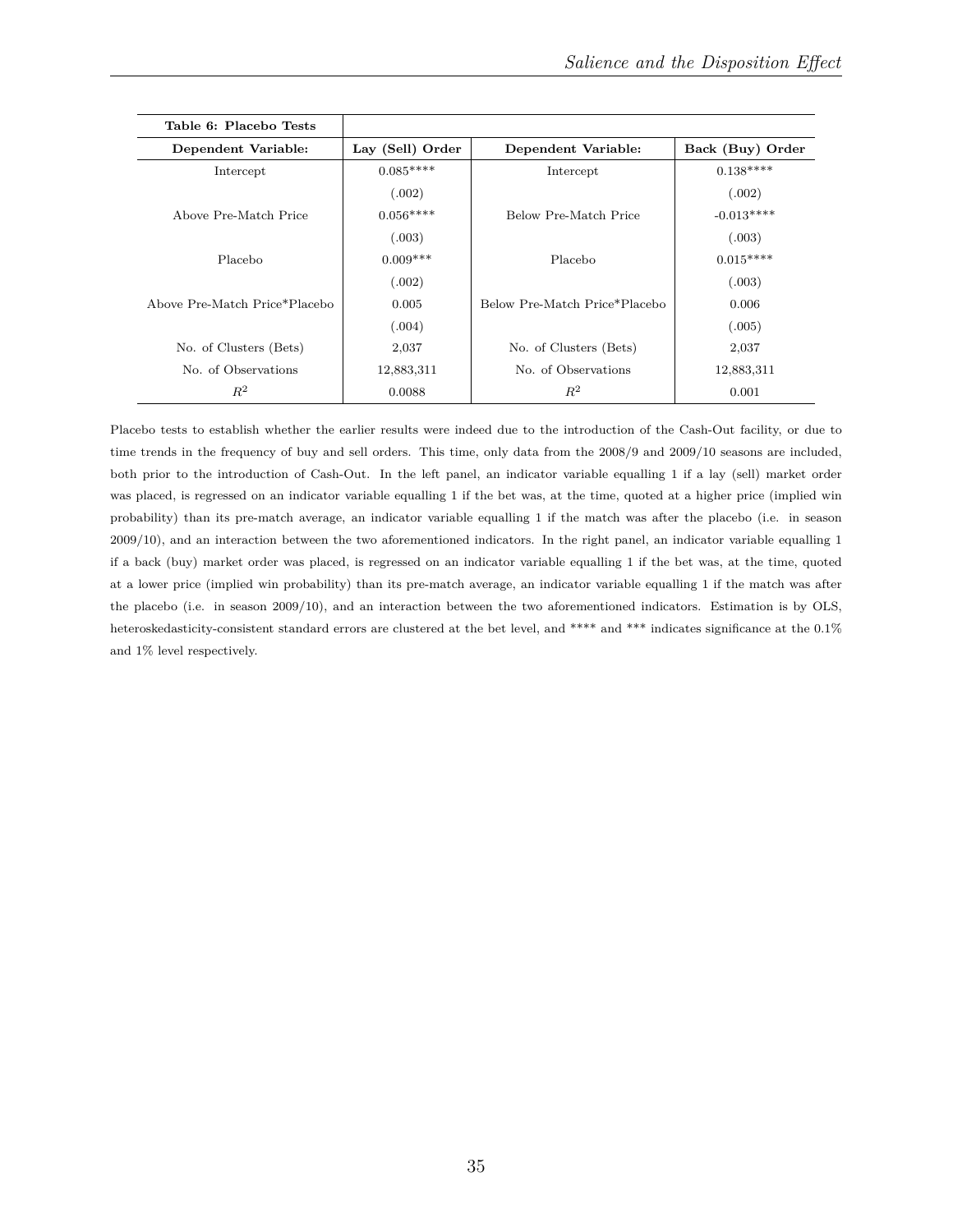| Dependent Variable:                                | Lay (Sell) Order     |
|----------------------------------------------------|----------------------|
| Intercept                                          | $0.077***$           |
|                                                    | (.001)               |
| Above Pre-Match Price                              | $0.01***$            |
|                                                    | (.001)               |
| Treatment                                          | $0.012***$           |
|                                                    | (.001)               |
| Abs. Diff. in Price                                | $0.109***$           |
|                                                    | (.009)               |
| Above Pre-Match Price*Treatment                    | 0.003                |
|                                                    | (.002)               |
| Above Pre-Match Price*Abs. Diff. in Price          | $0.261***$           |
|                                                    | (.015)               |
| Treatment*Abs. Diff. in Price                      | 0.008                |
|                                                    | (.012)               |
| Above Pre-Match Price*Treatment*Abs. Diff in Price | $0.054***$           |
|                                                    | (.02)                |
| No. of Clusters (Bets)                             | 6,318                |
| No. of Observations                                | 39,647,300           |
| $R^2$                                              | 0.032                |
| Dependent Variable:                                | Back (Buy) Order     |
| Intercept                                          | $0.109***$           |
|                                                    | (.001)               |
|                                                    |                      |
| Below Pre-Match Price                              | $0.01***$            |
|                                                    |                      |
| Treatment                                          | (.002)               |
|                                                    | $0.019***$           |
| Abs. Diff. in Price                                | (.002)<br>$0.221***$ |
|                                                    |                      |
| Below Pre-Match Price*Treatment                    | (.008)<br>0.004      |
|                                                    |                      |
|                                                    | (.003)               |
| Below Pre-Match Price*Abs. Diff. in Price          | $-0.053***$          |
| Treatment*Abs. Diff. in Price                      | (.018)               |
|                                                    | $-0.054***$          |
|                                                    | (.01)<br>$0.055**$   |
| Below Pre-Match Price*Treatment*Abs. Diff in Price |                      |
|                                                    | (.024)               |
| No. of Clusters (Bets)<br>No. of Observations      | 6,318<br>39,647,300  |

Regressions to establish whether an increase in the salience of a trader's position – brought about by the introduction of the Cash-Out facility on Betfair in February 2011 – exacerbated the V-shaped disposition effect. In the top panel we analyse sell orders (the standard disposition effect), with buy orders (the short-sellers' disposition effect) in the bottom panel. In the top panel, an indicator variable equalling 1 if a lay (sell) market order was placed, is regressed on an indicator variable equalling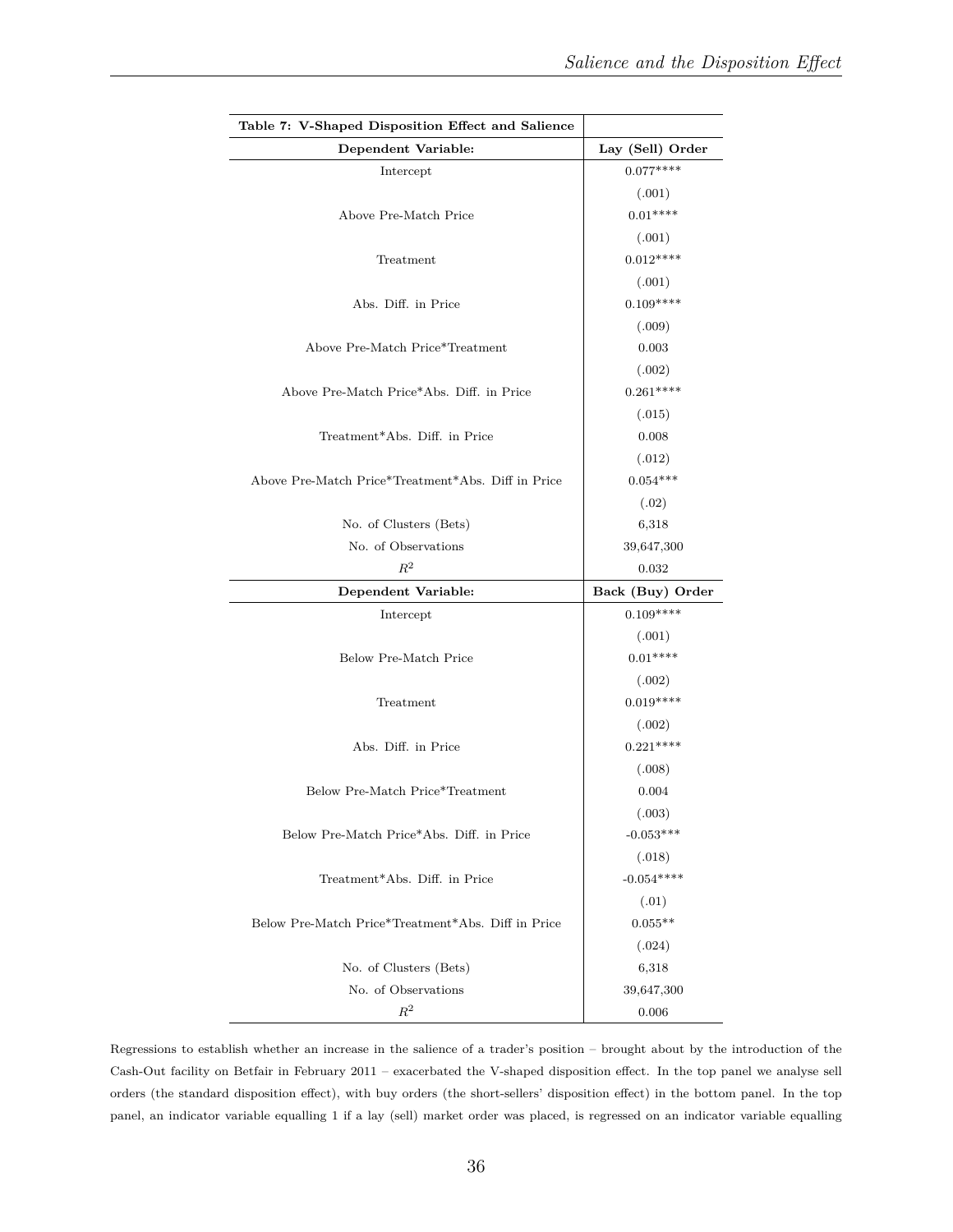1 if the bet was, at the time, quoted at a higher price (implied win probability) than its pre-match average, an indicator variable equalling 1 if Cash-Out had been introduced, the absolute difference between the pre-match price and the current price, and interactions between these three variables. We repeat the same exercise in the bottom panel for short-sellers; for these traders profits are reaped when the bet is priced lower than it was pre-match. Data are taken from Betfair exchange betting on matches from the 2008/9 season to the 2013/14 season of the English Premier League. Estimation is by OLS, heteroskedasticityconsistent standard errors are clustered at the bet level, and \*\*\*\*, \*\*\* and \*\* indicates significance at the 0.1%, 1% and 5% level respectively.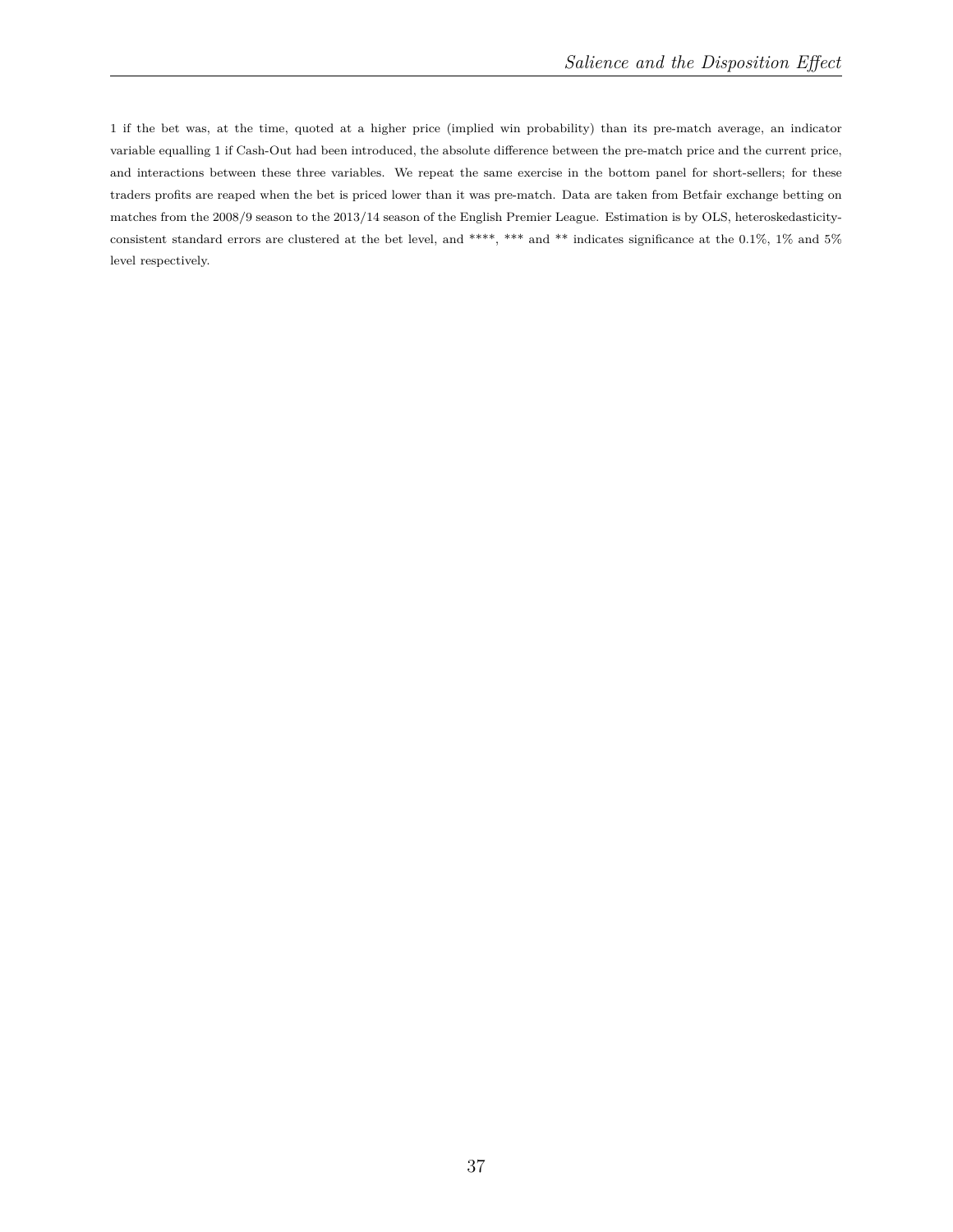| Table 8: Disposition Effect and Prices |               |               |
|----------------------------------------|---------------|---------------|
| Dependent Variable:                    | Win Indicator | Win Indicator |
| Intercept                              | 0.004         | 0.003         |
|                                        | (.005)        | (.007)        |
| Price                                  | $0.989***$    | $0.989***$    |
|                                        | (.016)        | (.016)        |
| Above Pre-Match Price                  | 0.008         | 0.007         |
|                                        | (.009)        | (.012)        |
| Treatment                              |               | 0.001         |
|                                        |               | (.009)        |
| Above Pre-Match Price*Treatment        |               | 0.001         |
|                                        |               | (.013)        |
| No. of Clusters (Bets)                 | 6,318         | 6,318         |
| No. of Observations                    | 39,647,300    | 39,647,300    |
| $R^2$                                  | 0.3164        | 0.3164        |

Regressions to establish whether the disposition effect has an impact on asset prices. If it does, bets will win more often – after controlling for their price (implied win probability) – if quoted at prices higher than their pre-match price, as punters with the disposition effect are induced to cash-out too cheaply. In the first regression, an indicator variable equalling 1 if the bet won, is regressed on the inplay quoted price (implied win probability), an indicator variable equalling 1 if the bet was, at the time, quoted at a higher price than its prematch average. In the second regression, an indicator for the post-treatment period (after the introduction of Cash-Out in February 2011) is included, along with an interaction between the last two indicator variables. The second regression analyses whether the increased salience provided by the Cash-Out facility has any impact on asset prices. Data are taken from Betfair exchange betting on matches from the 2008/9 season to the 2013/14 season of the English Premier League. Estimation is by OLS, heteroskedasticity-consistent standard errors are clustered at the bet level, and \*\*\*\* indicates significance at the 0.1% level.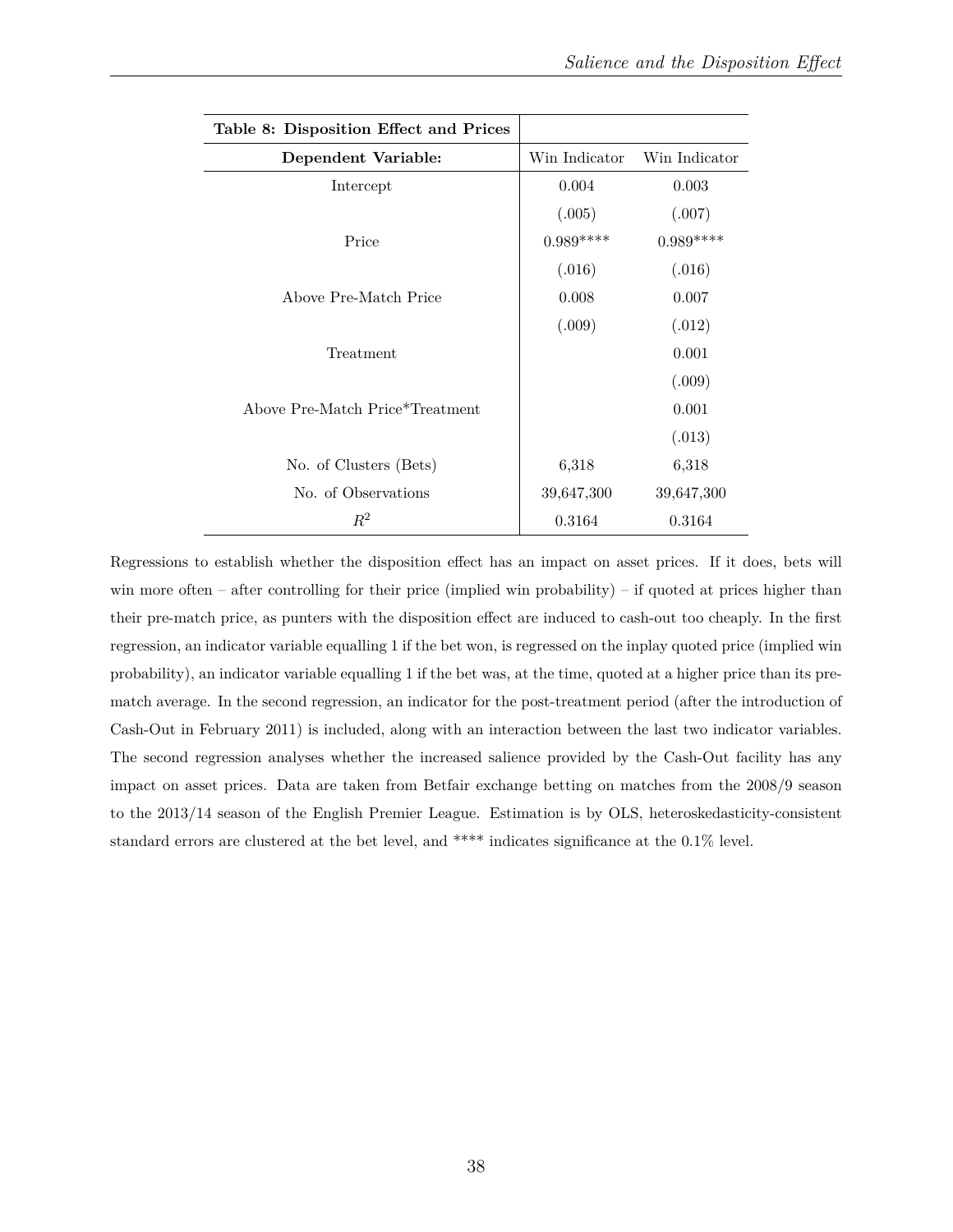| Table 9: V-Shaped Disposition Effect and Prices    |               |               |
|----------------------------------------------------|---------------|---------------|
| Dependent Variable:                                | Win Indicator | Win Indicator |
| Intercept                                          | $-0.002$      | 0.000         |
|                                                    | (.008)        | (.011)        |
| Price                                              | $0.995***$    | $0.995***$    |
|                                                    | (.025)        | (.025)        |
| Above Pre-Match Price                              | 0.013         | 0.001         |
|                                                    | (.008)        | (.012)        |
| Abs. Diff. in Price                                | 0.048         | 0.026         |
|                                                    | (.034)        | (.048)        |
| Above Pre-Match Price*Abs. Diff. in Price          | $-0.049$      | 0.013         |
|                                                    | (.059)        | (.072)        |
| Treatment                                          |               | $-0.004$      |
|                                                    |               | (.013)        |
| Above Pre-Match Price*Treatment                    |               | 0.02          |
|                                                    |               | (.016)        |
| Treatment*Abs. Diff. in Price                      |               | 0.03          |
|                                                    |               | (.058)        |
| Above Pre-Match Price*Treatment*Abs. Diff in Price |               | $-0.112$      |
|                                                    |               | (.071)        |
| No. of Clusters (Bets)                             | 6,318         | 6,318         |
| No. of Observations                                | 39,647,300    | 39,647,300    |
| $R^2$                                              | 0.316         | 0.316         |

Regressions to establish whether the V-shaped disposition effect has an impact on asset prices. If it does, bets will win more often – after controlling for their price (implied win probability) – if quoted prices are very different from the pre-match price, particularly if the price is above the pre-match price. In the first regression, an indicator variable equalling 1 if the bet won, is regressed on the inplay quoted price (implied win probability), an indicator variable equalling 1 if the bet was, at the time, quoted at a higher price than its pre-match average, the absolute difference between the current and pre-match price, and an interaction between these two variables. In the second regression, an indicator for the post-treatment period (after the introduction of Cash-Out in February 2011) is added, along with an interaction between the three variables. The second regression analyses whether the increased salience provided by the Cash-Out facility has any impact on asset prices, via the V-shaped disposition effect. Data are taken from Betfair exchange betting on matches from the 2008/9 season to the 2013/14 season of the English Premier League. Estimation is by OLS, heteroskedasticity-consistent standard errors are clustered at the bet level, and \*\*\*\* indicates significance at the 0.1% level.